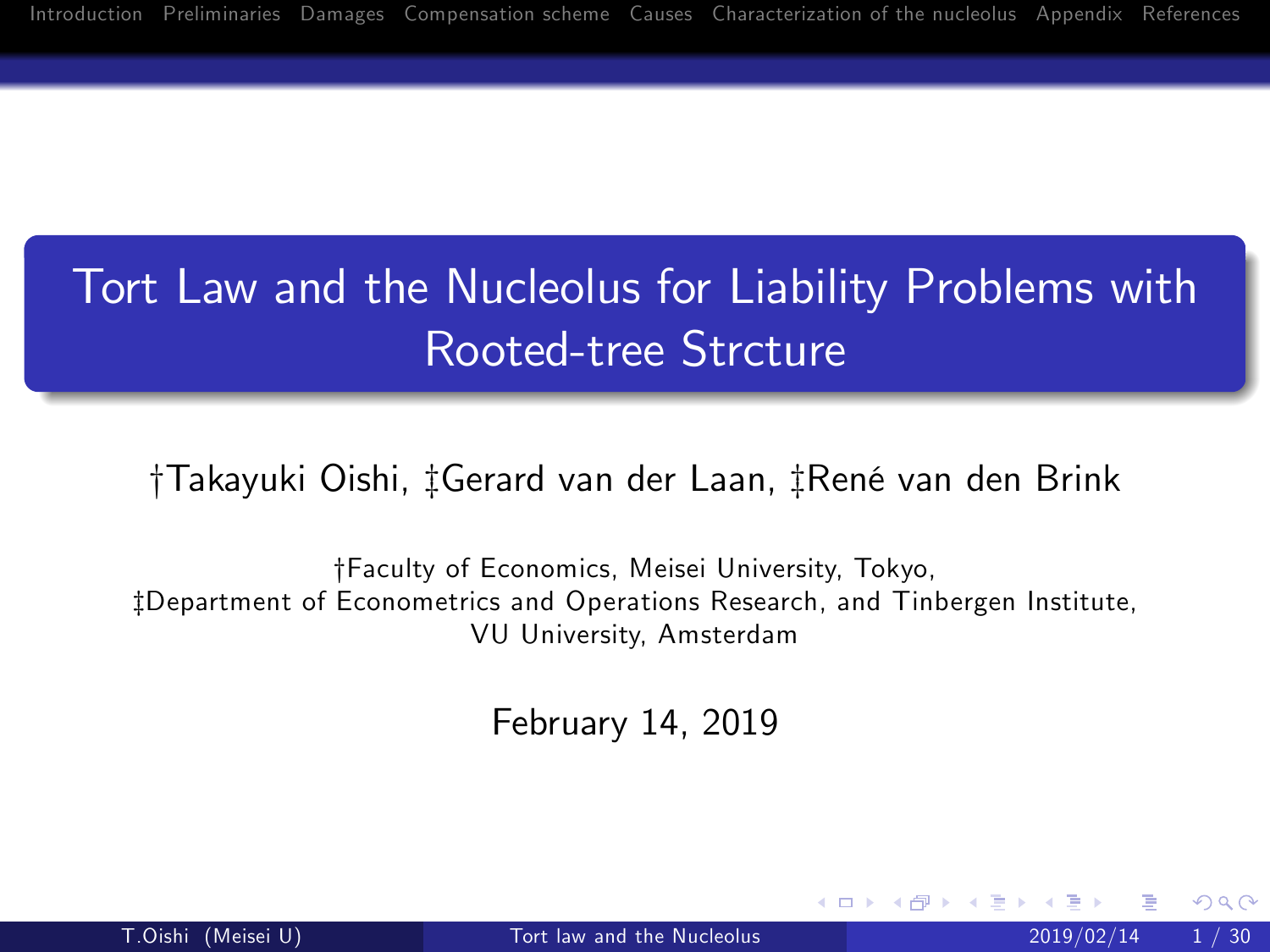## Liability problems

In this paper we consider situations in which an injured party suffers damages caused by wrongful acts performed subsequently by a sequence of injuring parties.

- $d_i$  : the direct damage caused by agent  $i.$  (measured by money)
- How to apportion the total damage  $d_1 + d_2 + d_3 + d_4$ .

<span id="page-1-0"></span>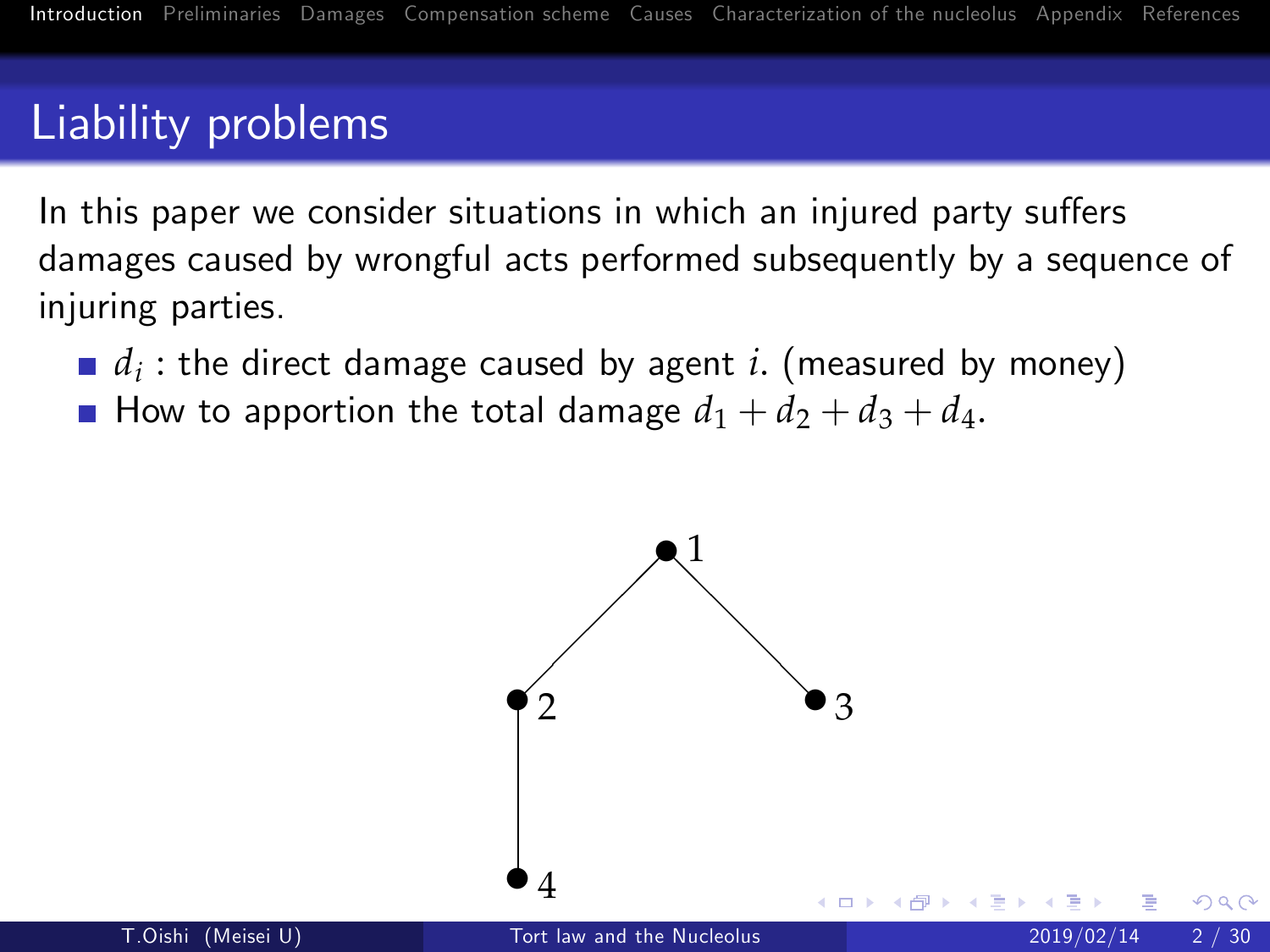# The background of our research

#### Historical background

- Common law
- The *Restatement of Torts* (Second, Third)

#### Related Literature (in Law and Economics/Game Theory)

- If is a central topic to clarify whether or not a legal compensation scheme for liability problems is useful.
- Landes and Posner (1980), Shavell (1983), and Parisi and Singh (2010): Incentive matters
- **Tort law** prescribes an award of damages to achieve fair compensation for injury, see Boston (1995-1996).
- Dehez and Ferey (2013), Fery and Dehez (2016):
- Normative matters
- **This topic needs further investigation.**

4 D F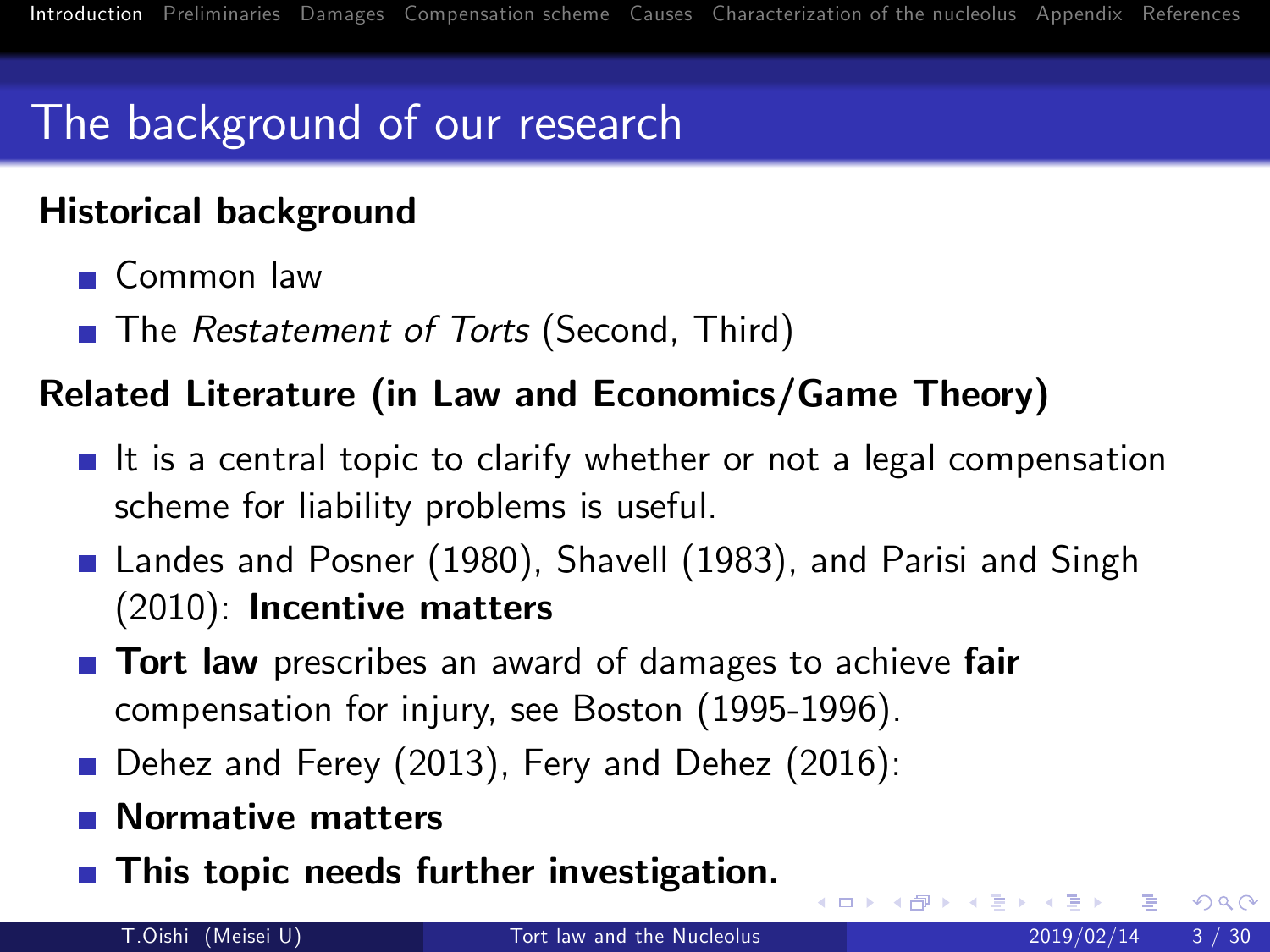### The purpose and the main result

The purpose is to analyze compensation schemes axiomatically under the situation described by a rooted-tree graph.

We show that there is a unique compensation scheme satisfying

- **I** lower bounds of individual compensations,
- **upper bounds** of individual compensations, and
- **EXCONSISTENCY ASSOCIATED With causal relation.**

This unique compensation scheme yields the **nucleolus** (Schmeidler 1969).

- The nucleolus is an important solution for coalitional games.
- **The 'difference principle of social justice' à la Rawls (1971).**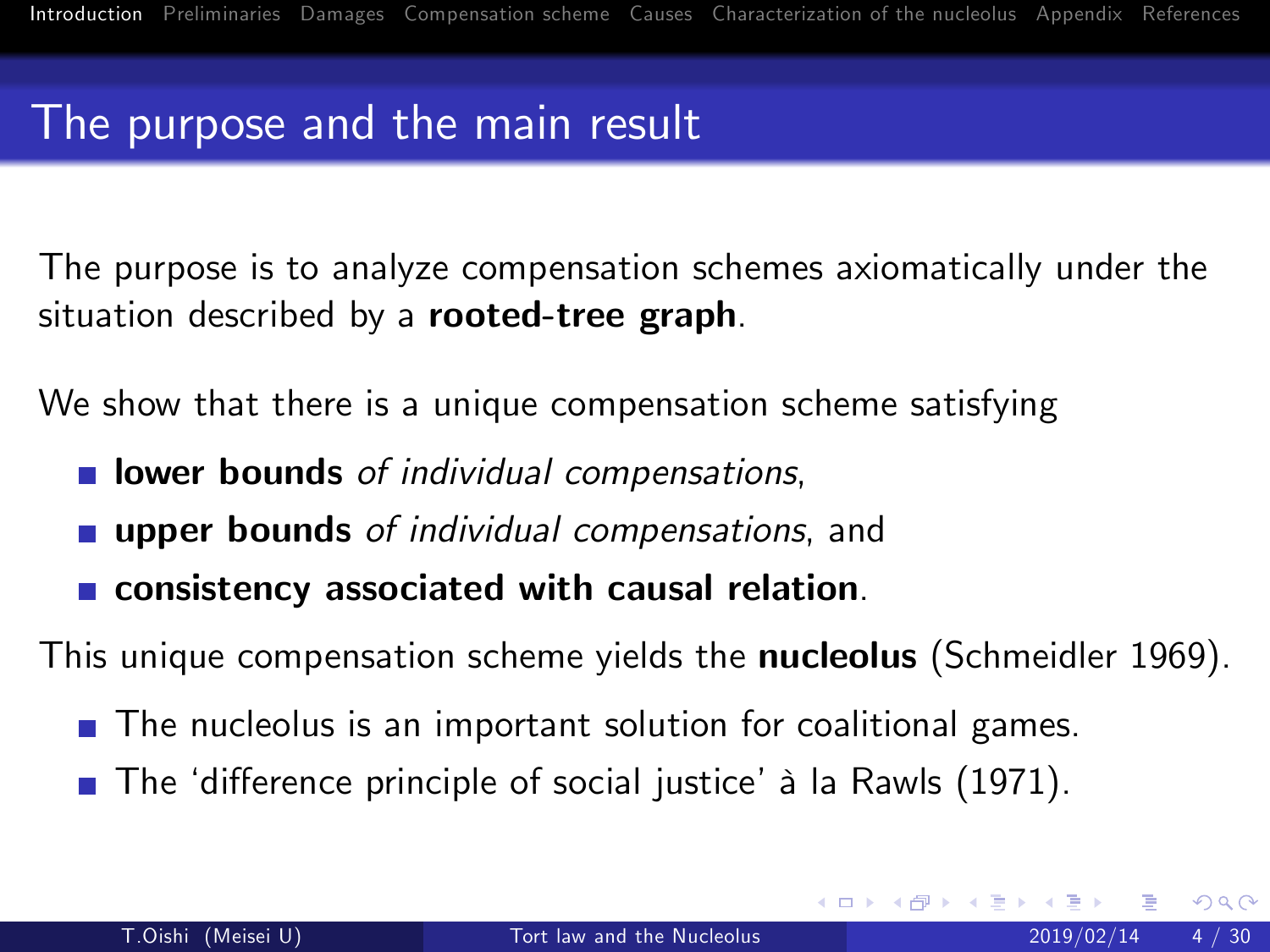# Our contribution

#### We propose an axiomatization of the **nucleolus for liability problems** with rooted-tree structure.

Besides the axioms, the nucleolus compensation scheme has appealing properties.

- It is likely that the injured party can receive compensation as soon as possible without facing with injuring parties' final appeal to the court.
- **No** Can see the nucleolus as a prominent solution for a more modern legal rule than the Talmud investigated by Aumann and Maschler (1985).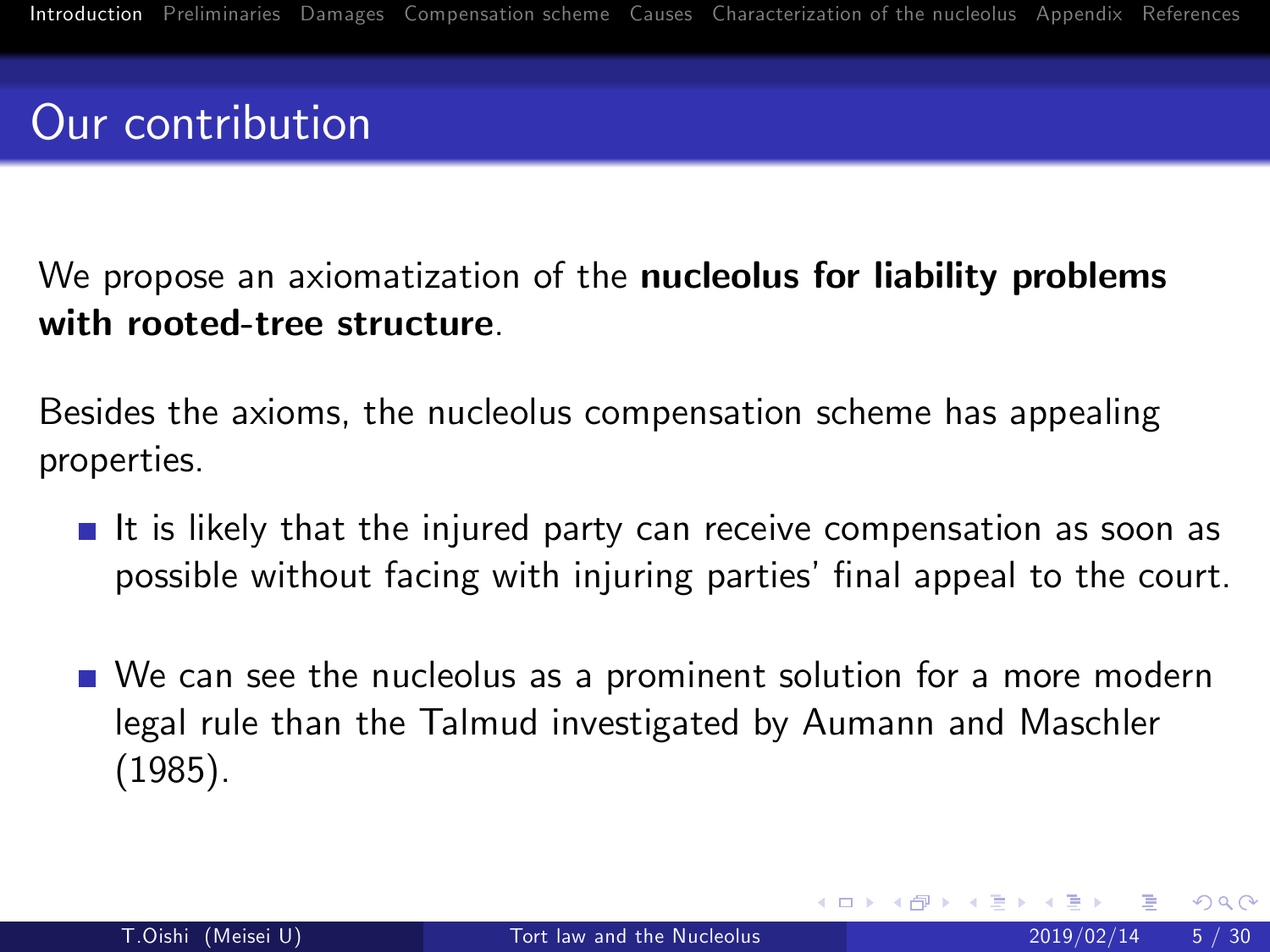## TU games

- $\blacksquare$  Let *N* be a finite set of agents.
- A TU game for *N* is a function  $v: 2^N \to \mathbb{R}$  with  $v(\emptyset) = 0$ .
- A TU game  $v$  for  $N$  is **convex** (Shapley, 1971) if for all  $i \in N$  and all  $S, T \subseteq N \setminus \{i\}, S \subseteq T$  implies

<span id="page-5-0"></span>
$$
v(S \cup \{i\}) - v(S) \le v(T \cup \{i\}) - v(T).
$$

- $\blacksquare$  It is concave if these inequalities are reversed.
- $\blacksquare$  Let  $\mathcal G$  be the class of all TU games.
- A game, denoted  $v^d$ , is the **dual** of  $v \in \mathcal{G}$  if for all  $S \subseteq N$  $v^d(S) = v(N) - v(N \setminus S).$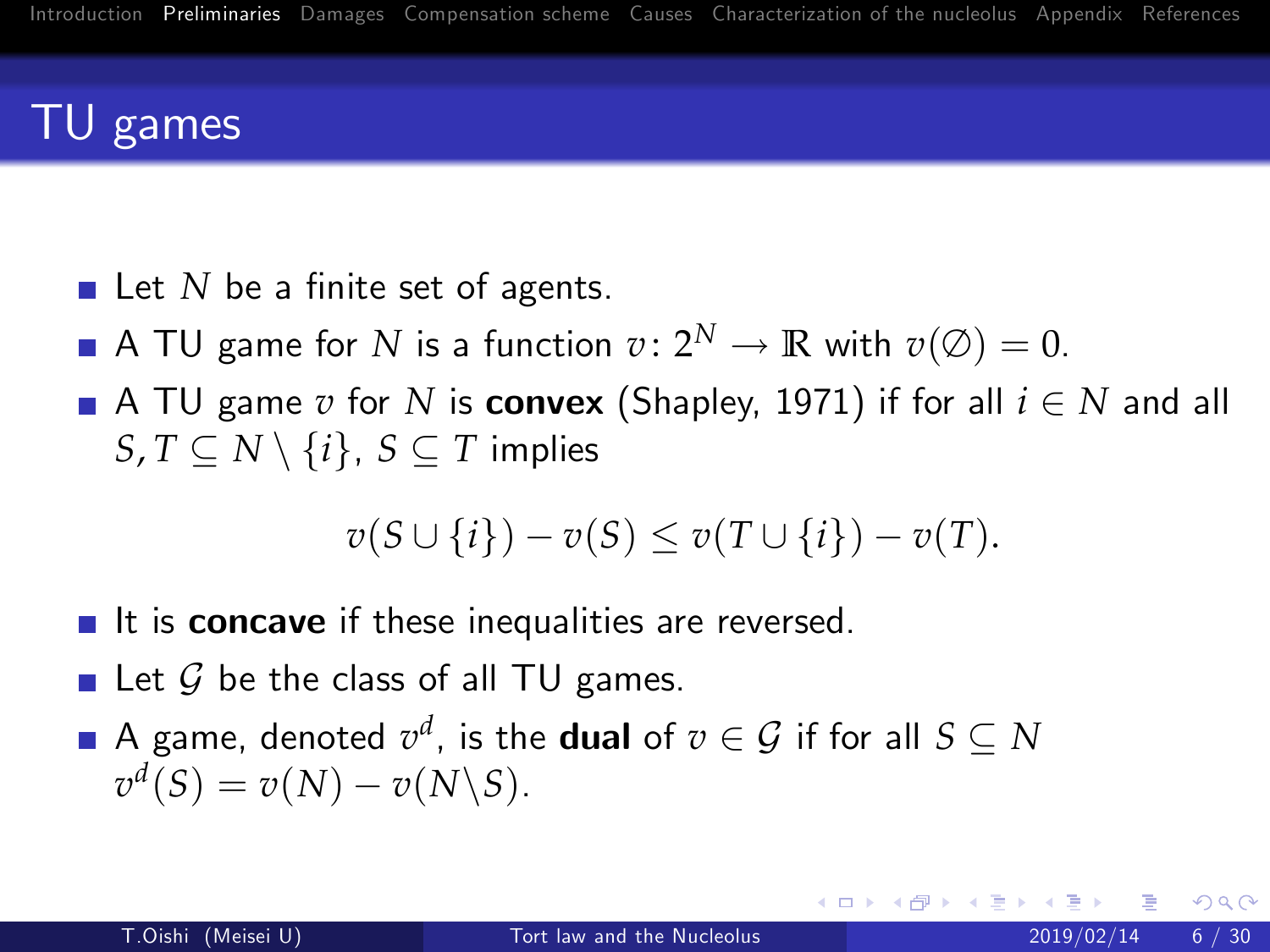# TU games (cont.)

- A payoff vector for game  $v$  for  $N$  is an element  $x$  of  $\mathbb{R}^N$ .
- A payoff vector *x* is **efficient** if  $\sum_{i \in N} x_i = v(N)$ .
- Given  $(N, v) \in \mathcal{G}$ , let  $X(N, v)$  be the set of efficient payoff vectors.
- The imputation set, denoted  $I(N, v)$ , is the subset of payoff vectors in  $X(N, v)$  that satisfy for every  $i \in N$

### $x_i > v(\lbrace i \rbrace)$  (individual rationality)

**The anti-imputation set**, denoted by  $AI(N, v)$ , is the subset of all vectors in  $X(N, v)$  that satisfy for every  $i \in N$ 

### $x_i \le v(\{i\})$  (anti-individual rationality)

For a given subset  $\mathcal{G}'$  of the class  $\mathcal G$  of all TU-games, a (single-valued) solution is a function *f* that assigns to every game  $(N, v)$  $(N, v)$  $(N, v)$  $(N, v)$  in  $\mathcal{G}'$  a payoff vector  $f(N, v) \in X(N, v)$ [.](#page-5-0)  $QQ$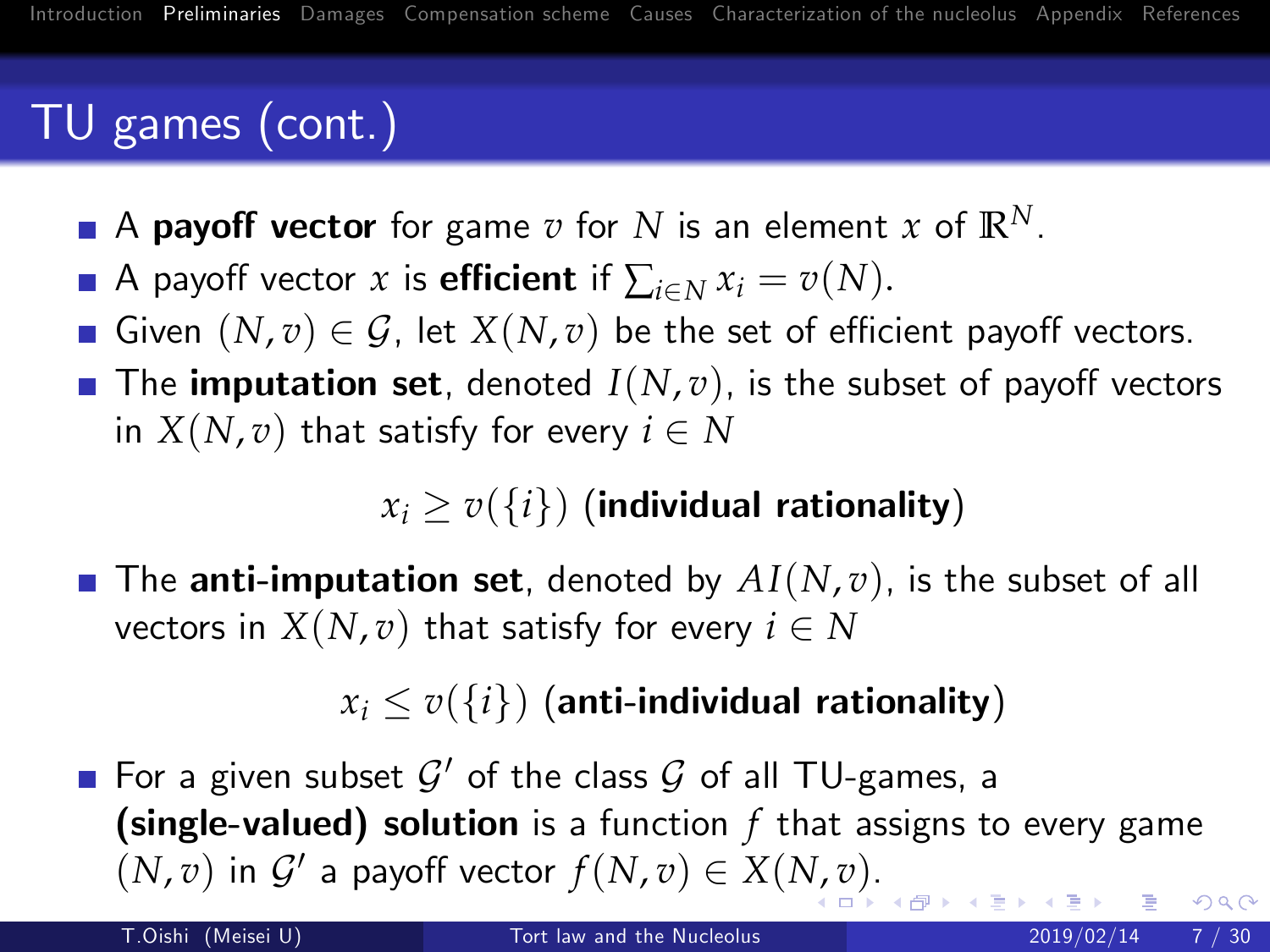### The nucleolus

Given  $(N, v) \in \mathcal{G}$ , for all  $x \in I(N, v) \neq \emptyset$  and  $S \subseteq N$ , the excess of *S* w.r.t. *x* is defined as

$$
e(S, x; v) \equiv v(S) - \sum_{i \in S} x_i.
$$

- Given  $(N, v) \in \mathcal{G}$ , let  $\theta(x) \in \mathbb{R}^{2^N}$  be the vector obtaining arranging all the excesses in non-increasing order.
- For all  $\theta(x) \in \mathbb{R}^{2^N}$ ,  $\theta(x)$  is lexicographically smaller than  $\theta(x')$  if  $\theta_1(x) < \theta_1(x')$  or  $[\theta_1(x) = \theta_1(x')$  and  $\theta_2(x) < \theta_2(x')]$  or  $[\theta_1(x) = \theta_1(x')]$  and  $\theta_2(x) = \theta_2(x')$  and  $\theta_3(x) < \theta_3(x')$ ], and so on.  $\blacksquare$  The nucleolus is defined as follows:

$$
Nu(N,v) \equiv \left\{ x \in I(N,v) \; \middle| \; \begin{array}{c} \text{For all } y \in I(N,v) \setminus \{x\}, \; \theta(x) \text{ is} \\ \text{lexicographically smaller than } \theta(y). \end{array} \right\}.
$$

<span id="page-7-0"></span>(□ ) ( ) (

 $\blacksquare$  The nucleolus is a *single-valued* solution.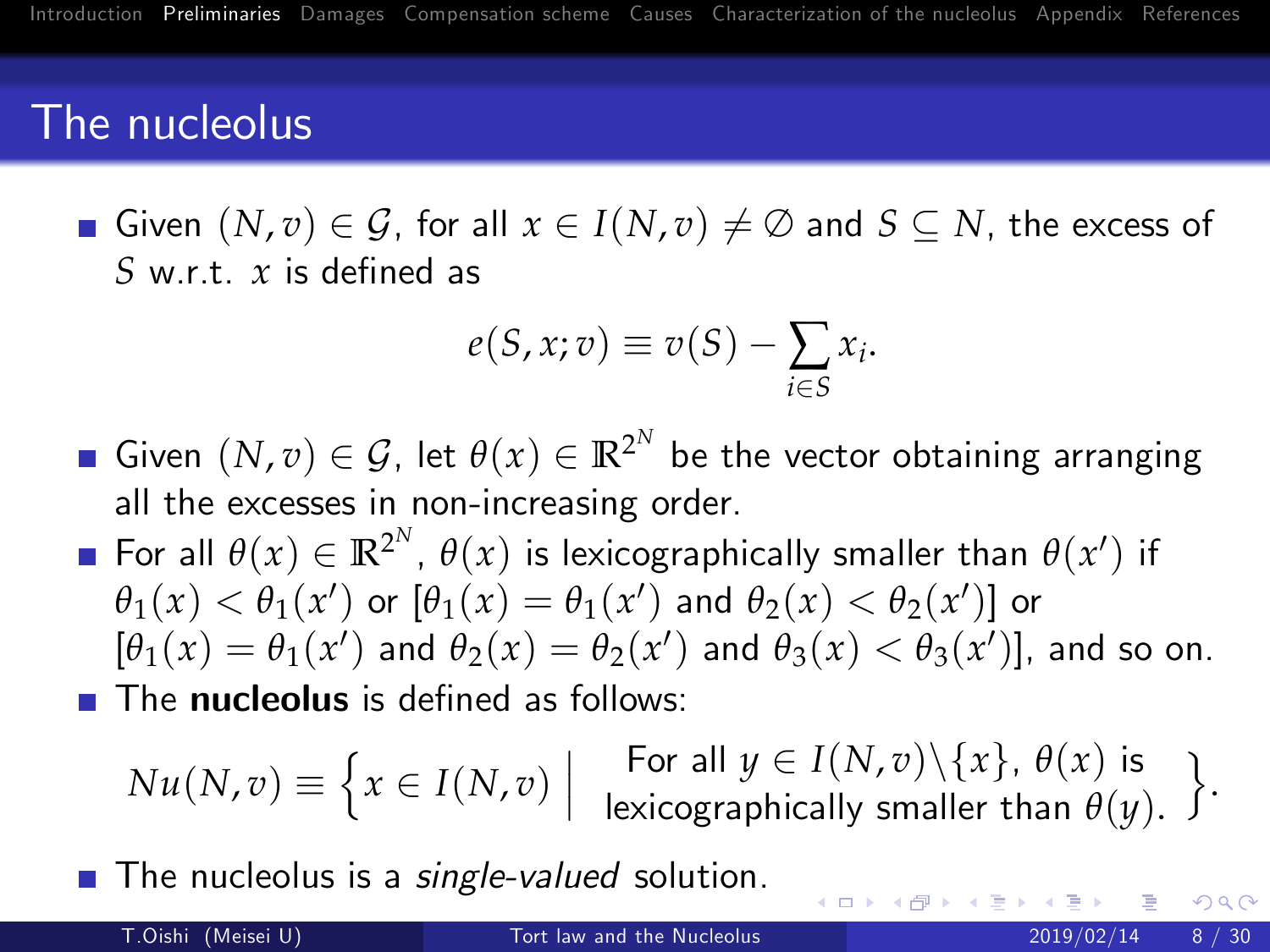### The anti-nucleolus

 $\blacksquare$  The anti-nucleolus is defined on the class of games with  $AI(N, v) \neq \emptyset$ .

$$
ANu(N,v) \equiv \left\{ x \in AI(N,v) \mid \begin{array}{c} \text{For all } y \in AI(N,v) \setminus \{x\}, -\theta(x) \text{ is } \\ \text{lexicographically smaller than } -\theta(y) \end{array} \right\}
$$

The anti-nucleolus is the nucleolus for cost games.

4 0 8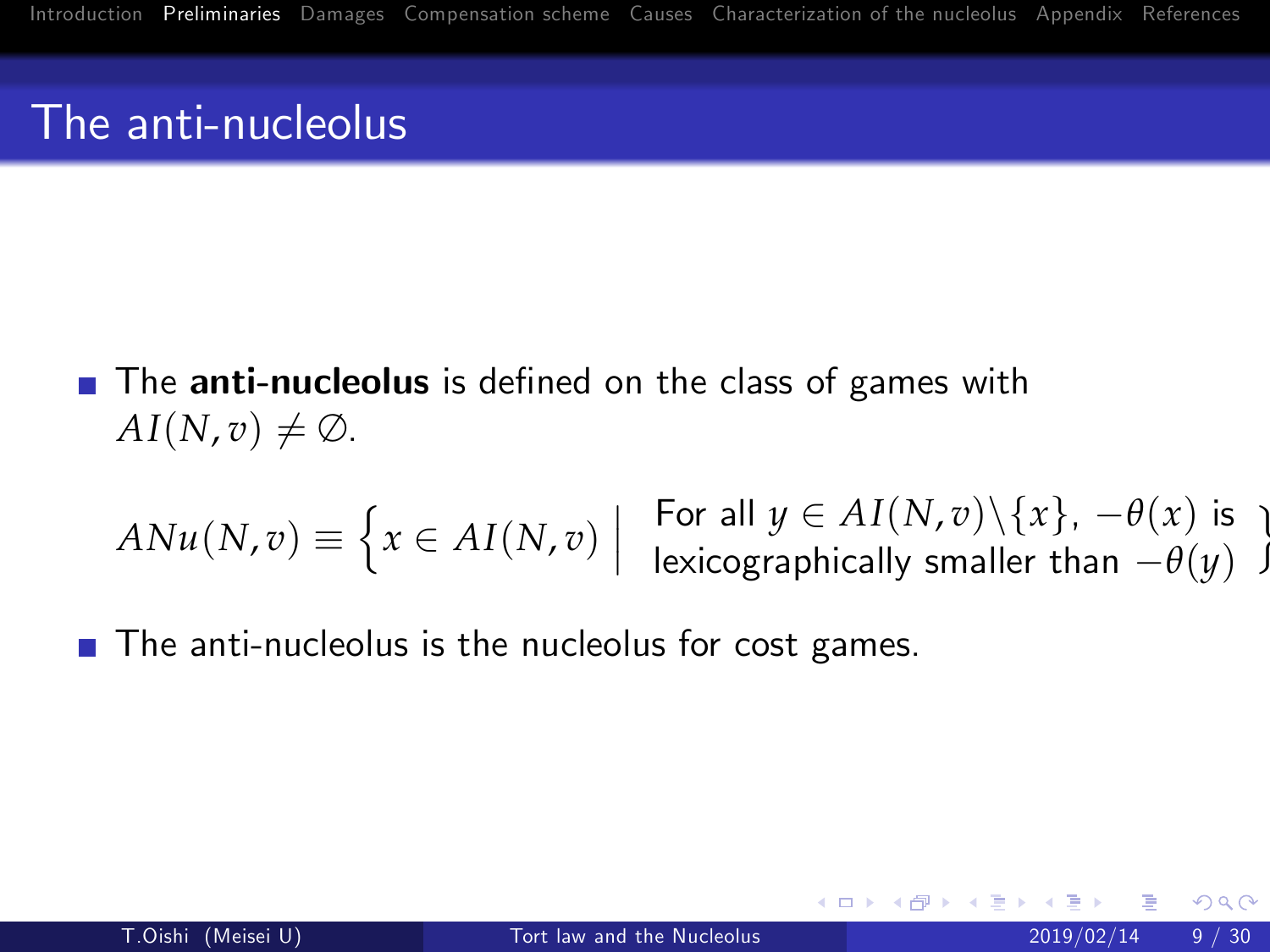## Additional damage

<span id="page-9-0"></span>

 ${\sf Additional}$  damage by  $i,$  denoted  $e_i$  : It is the sum of damages that would have been avoided if he did not exercise a wrongful act, e.g.,  $e_2 = d_2 + d_4.$ <br>T.Oishi (Meisei U) 4 D F [Tort law and the Nucleolus](#page-0-0) 2019/02/14  $\frac{10}{4}$  2019/02/14 20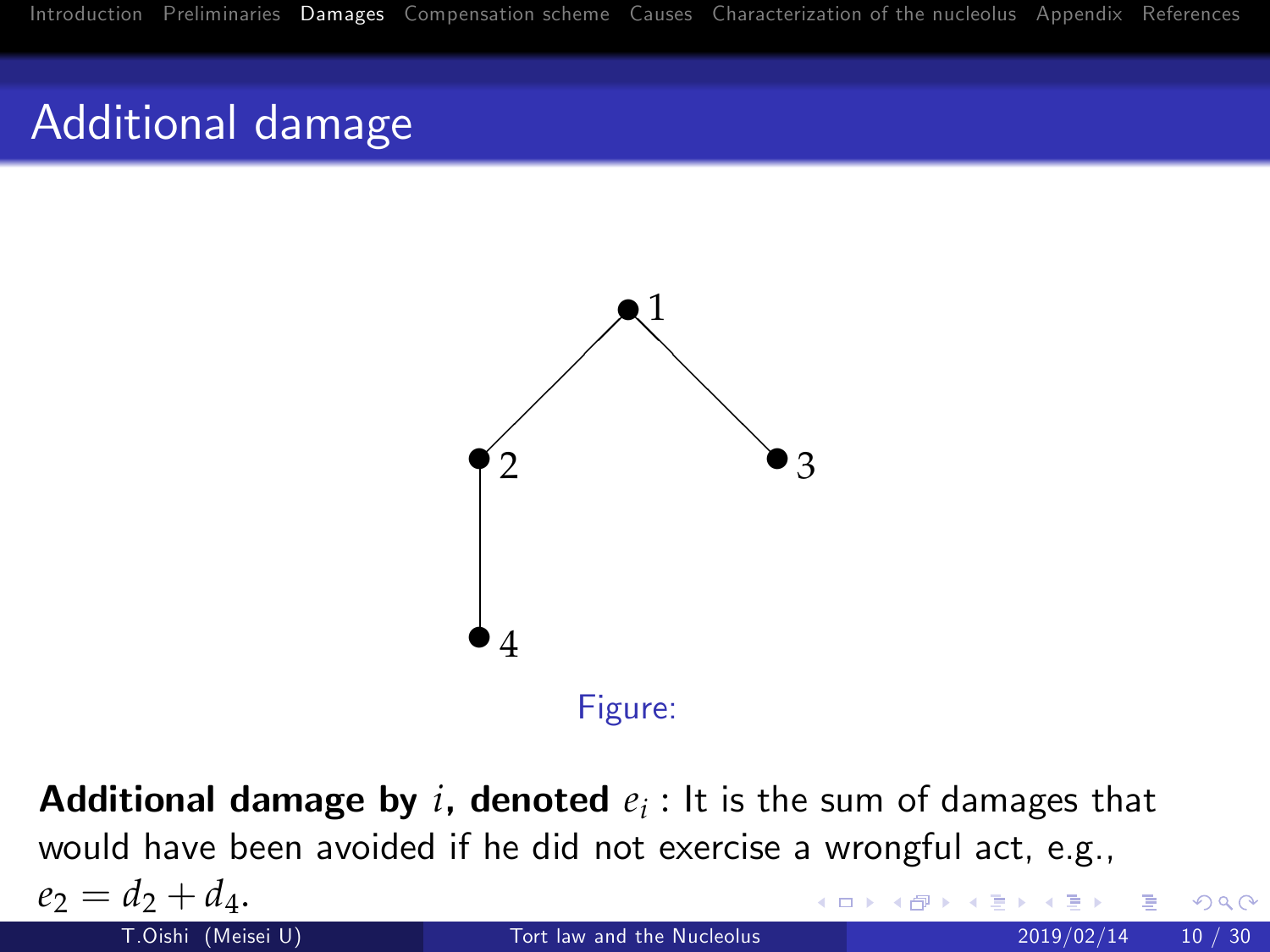## Additional damage by coalitions



**Additional damage by** *S***, denoted**  $e_S$ : For  $S = \{2, 6\}$ ,

$$
e_S = d_2 + d_3 + d_4 + d_6.
$$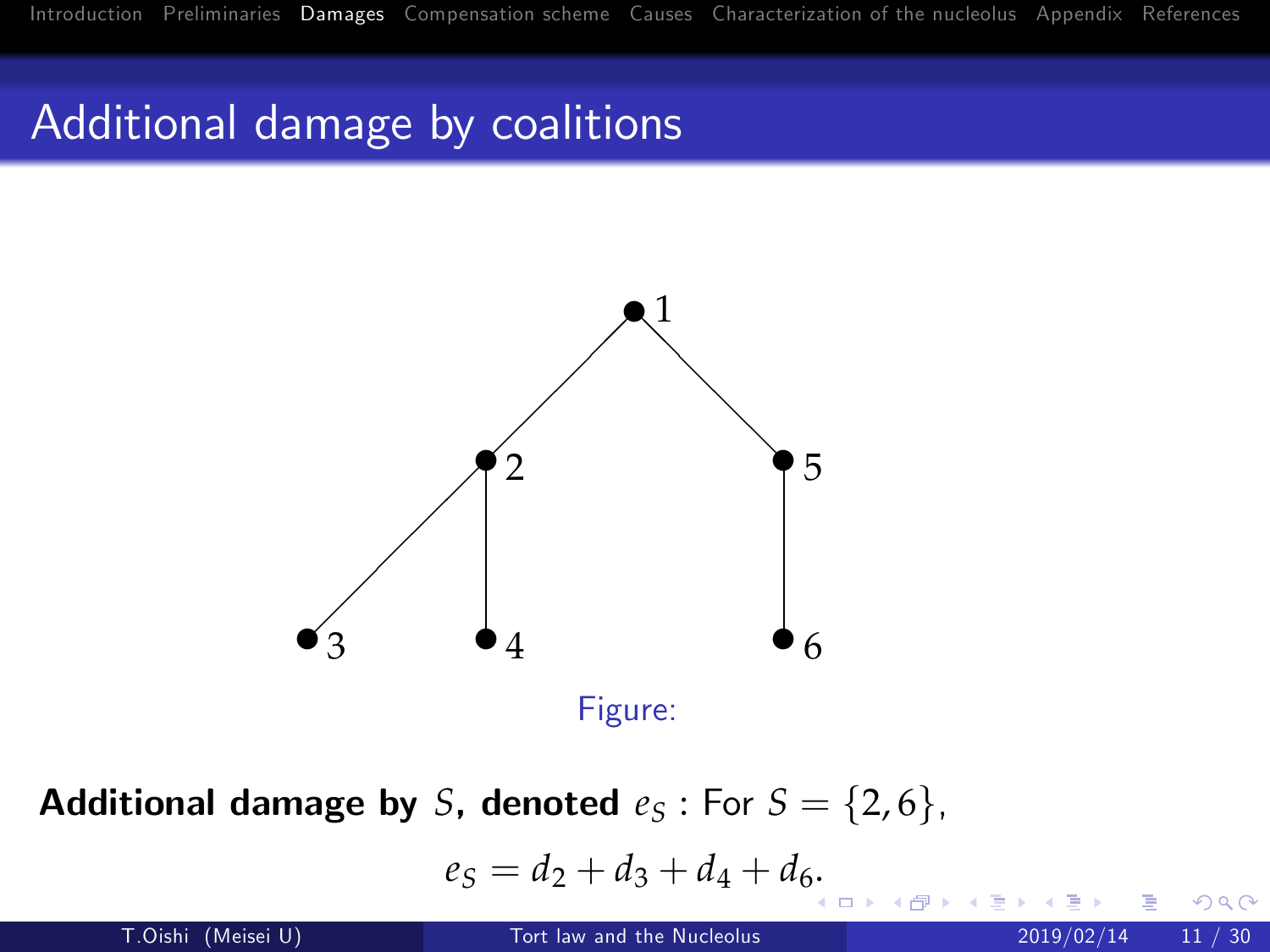## Potential damage



 $\bm{\mathsf{Potential}}$  damage by  $i$ , denoted  $b_i$  : It is the sum of damages that agent *i* causes when the other agents do not behave wrongfully:  $b_1 = d_1$ ;  $b_i = 0$ **for all**  $i \neq 1$ **.**<br>T.Oishi (Meisei U)  $290$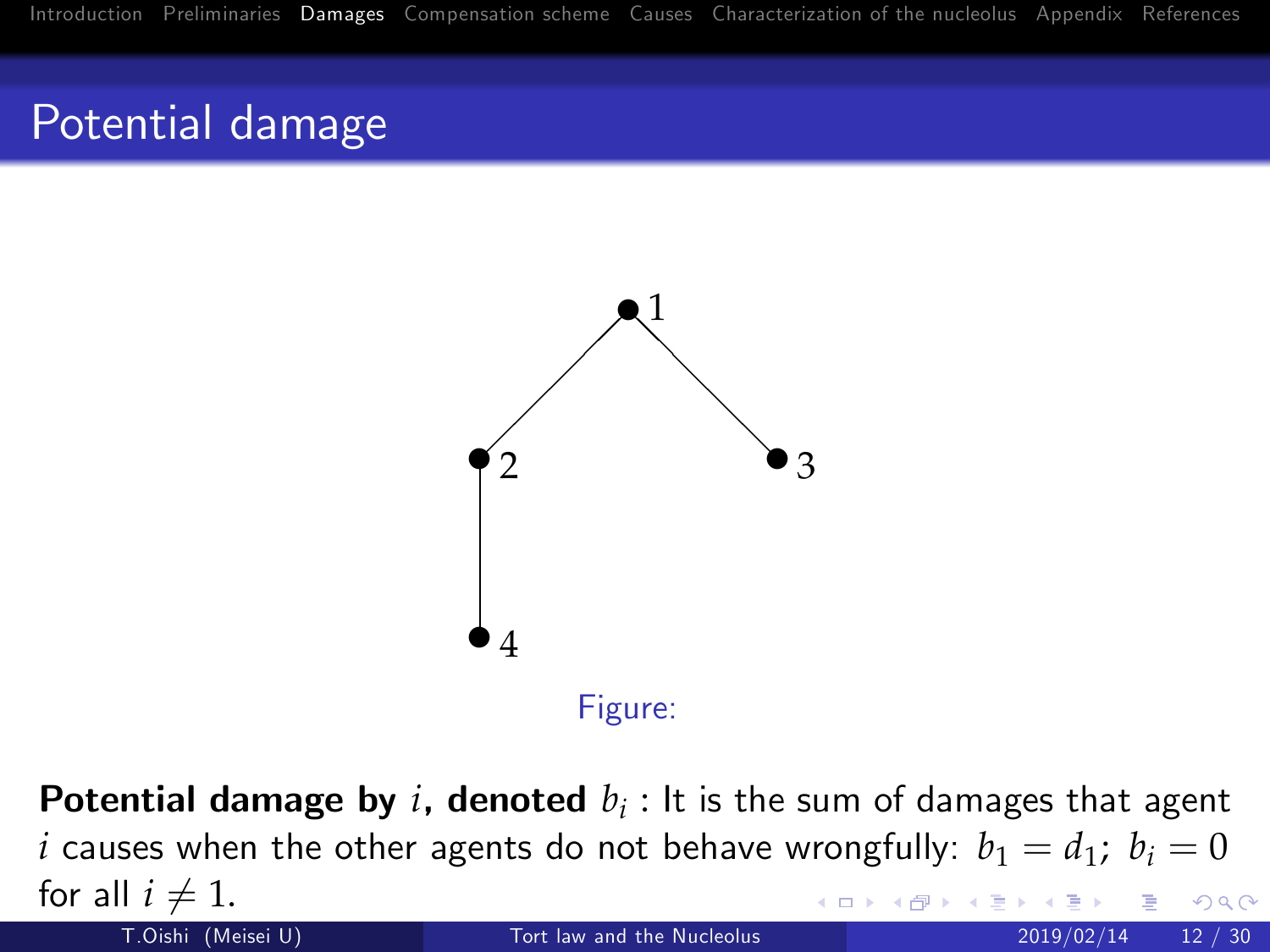## Potentail damage by coalitions



**Potential damage by** *S*, denoted  $b_S$ : For  $S = \{1, 2, 3, 6\}$ ,

$$
b_S=d_1+d_2+d_3.
$$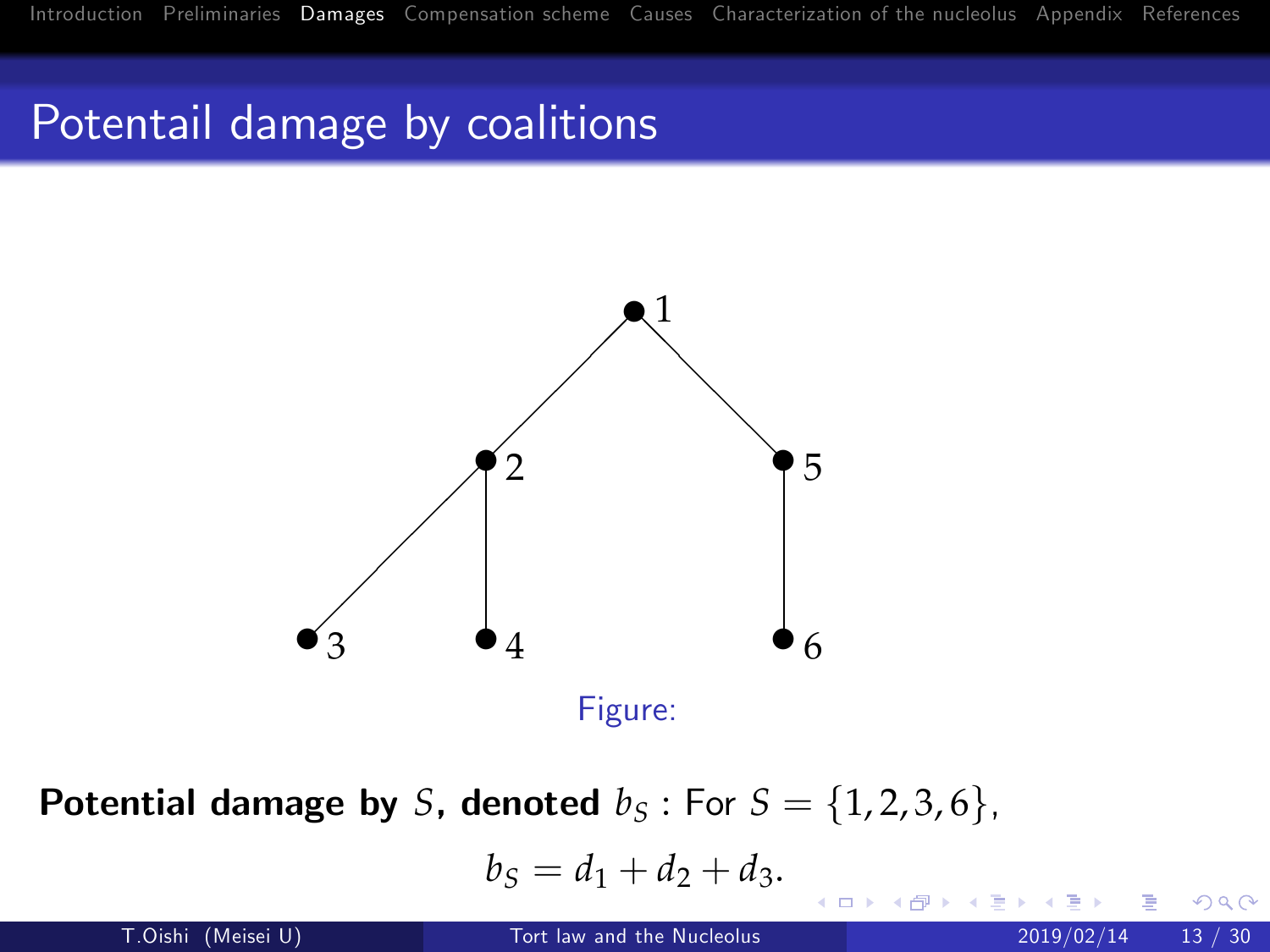### Liability problems, and their associated games

A liability problem with rooted-tree structure (shortly a liability  $\bf{problem}$ ) is a triple  $(N, T, d)$ , where  $(N, T)$  is a  $\bf{digraph}$ , and  $d \in \mathbb{R}_+^N$  a profile of direct damages.

 $\blacksquare$  We denote the class of all liability problems by  $\mathcal{L}$ .

We introduce two coalitional TU games:

- The **lower-bound liability game** assigns to every subset S of tortfeasors a worth  $v_L(S)$  that is equal to the **potential damage** of *S*. This game is convex.
- The upper-bound liability game assigns to every subset *S* of tortfeasors a worth  $v_{II}(S)$  that is equal to the **additional damage** of *S*. This game is concave.
- $\nu_L(S)$  and  $v_U(S)$  are **dual** to each other.

<span id="page-13-0"></span> $QQ$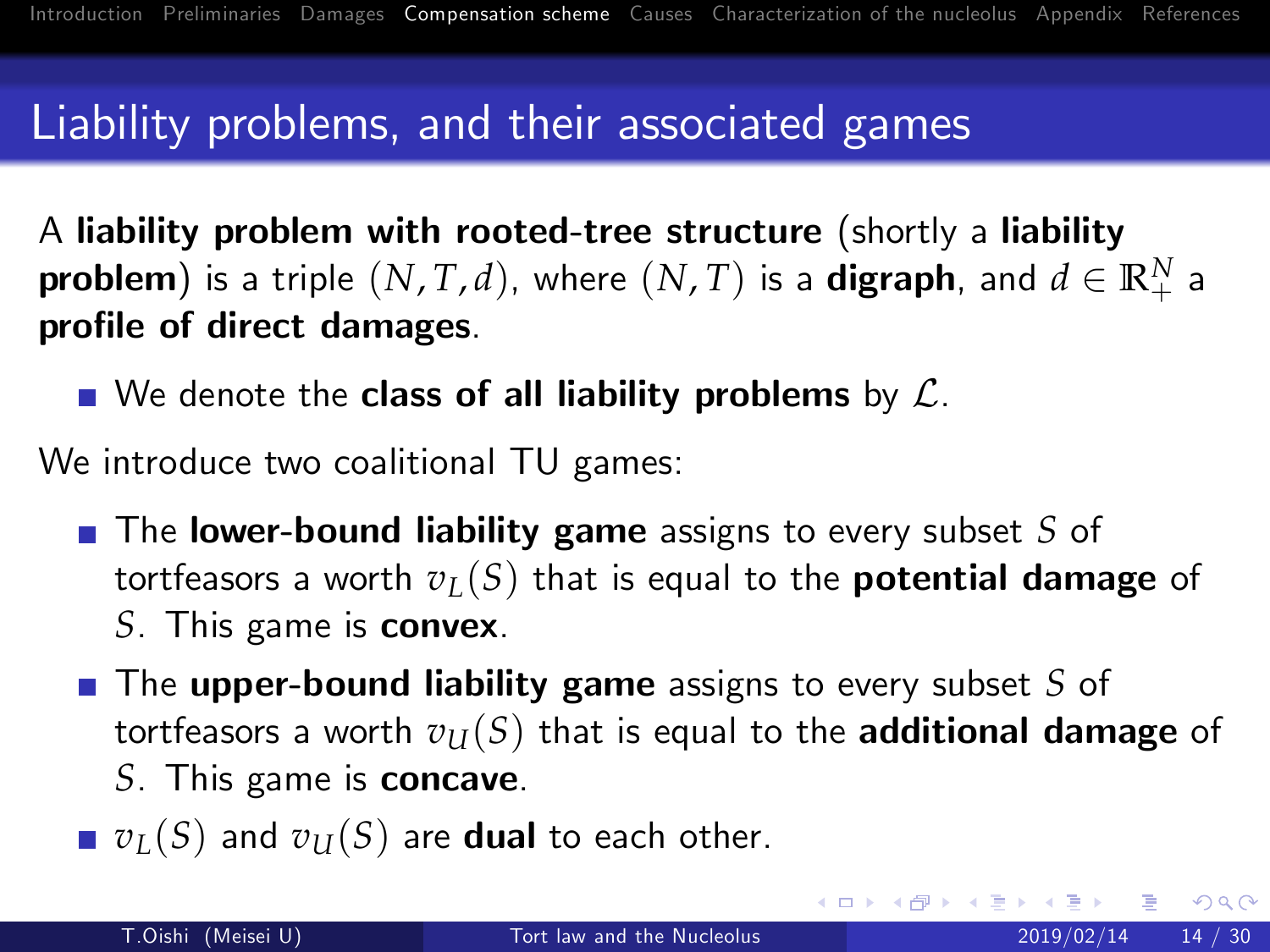## The compensation scheme

Given  $(N, T, d) \in \mathcal{L}$ , an **allocation** for  $(N, T, d)$  is a non-negative vector  $x \in \mathbb{R}_+^N$  such that  $\sum_{i \in N} x_i = \sum_{j \in N} d_j$ .

#### Definition

A **compensation scheme** for liability problems is a mapping  $\varphi$  on  $\mathcal{L}$  that associates with every problem  $(N, T, d) \in \mathcal{L}$  an allocation  $\varphi(N, T, d) \in \mathbb{R}^N_+.$ 

つへへ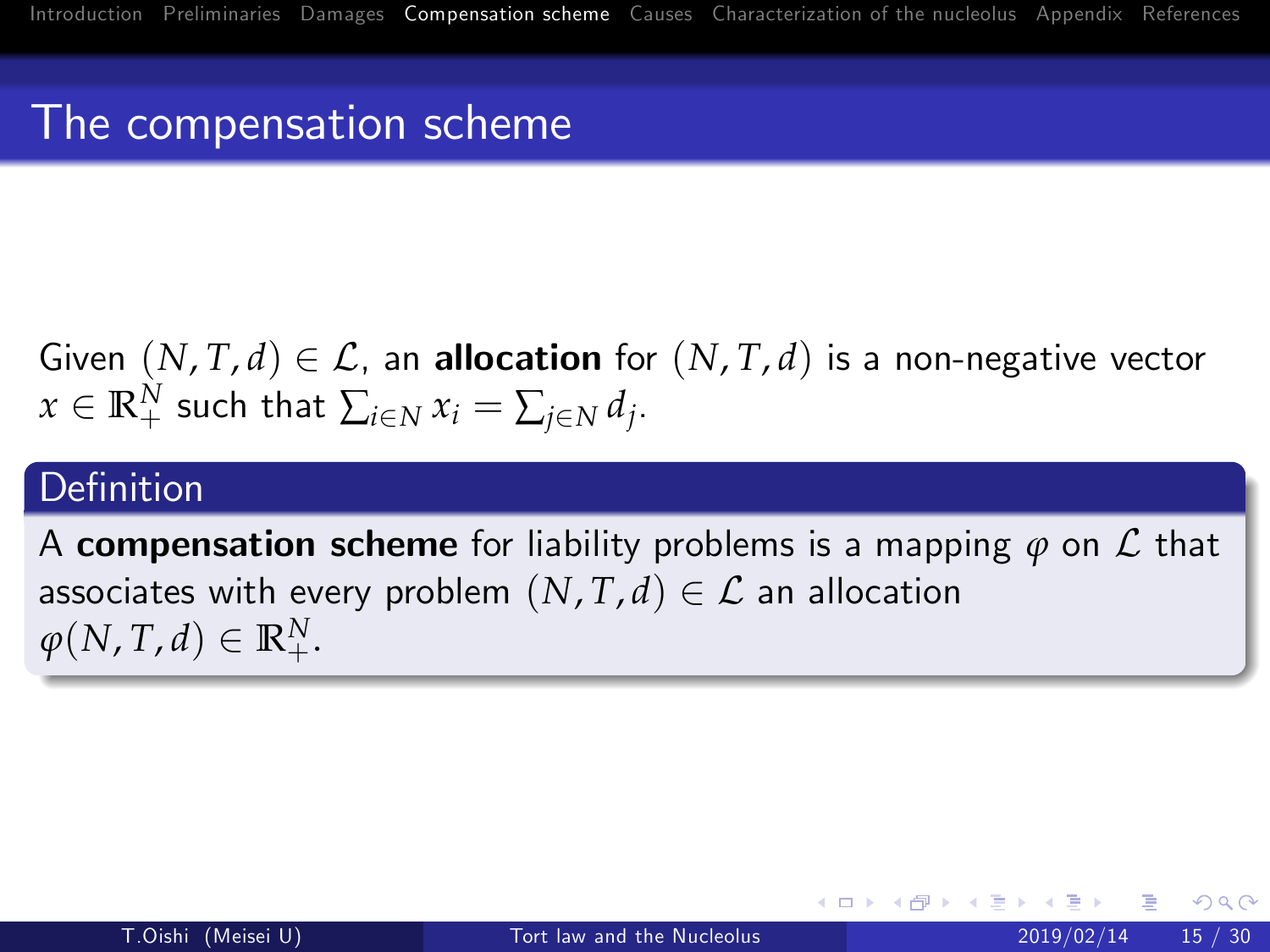## The nucleolus compensation scheme

#### Definition

The **nucleolus compensation scheme** is the mapping *Nuc* on  $\mathcal{L}$  that associates with every problem  $(N, T, d) \in \mathcal{L}$  the nucleolus of its corresponding lower-bound liability game (*N*, *vL*):

 $Nuc(N, T, d) \equiv Nuc(N, v_L)$ .

Notice that  $Nuc(N, v_L) = ANuc(N, v_U)$  (by duality).

With respect to the additional damages of the coalitions, the smallest cost saving over all coalitions is made as large as possible, then the second smallest is made as large as possible, then the third smallest is made as large as possible, and so on.

<span id="page-15-0"></span> $200$ 

K ロ ▶ K 御 ▶ K 君 ▶ K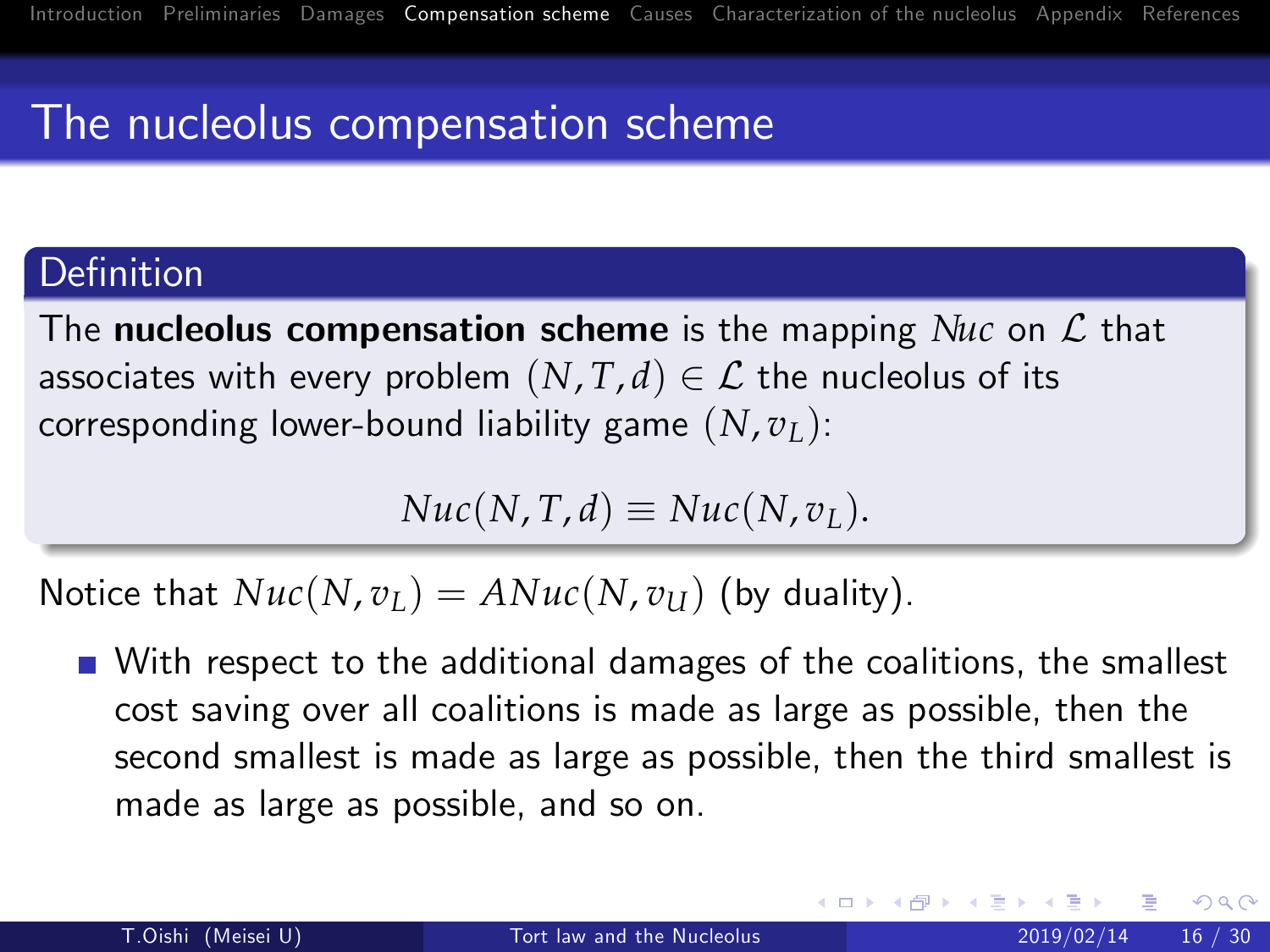# An illustration of a multiple pile-up



- A multiple pile-up among five drivers including a plaintiff (driver  $0$ ).
- A pile-up between derivers 1 and 2 occurred.
- As a result of her emergency stop, driver 0 suffered mild whiplash.
- Another pile-up between drivers 3 and 4 occurred. This latter crash moved the car of driver 3 into driver 0's car.
- As a result, driver 0 suffer **severe whiplash**. The other four drivers remain uninjured.

<span id="page-16-0"></span>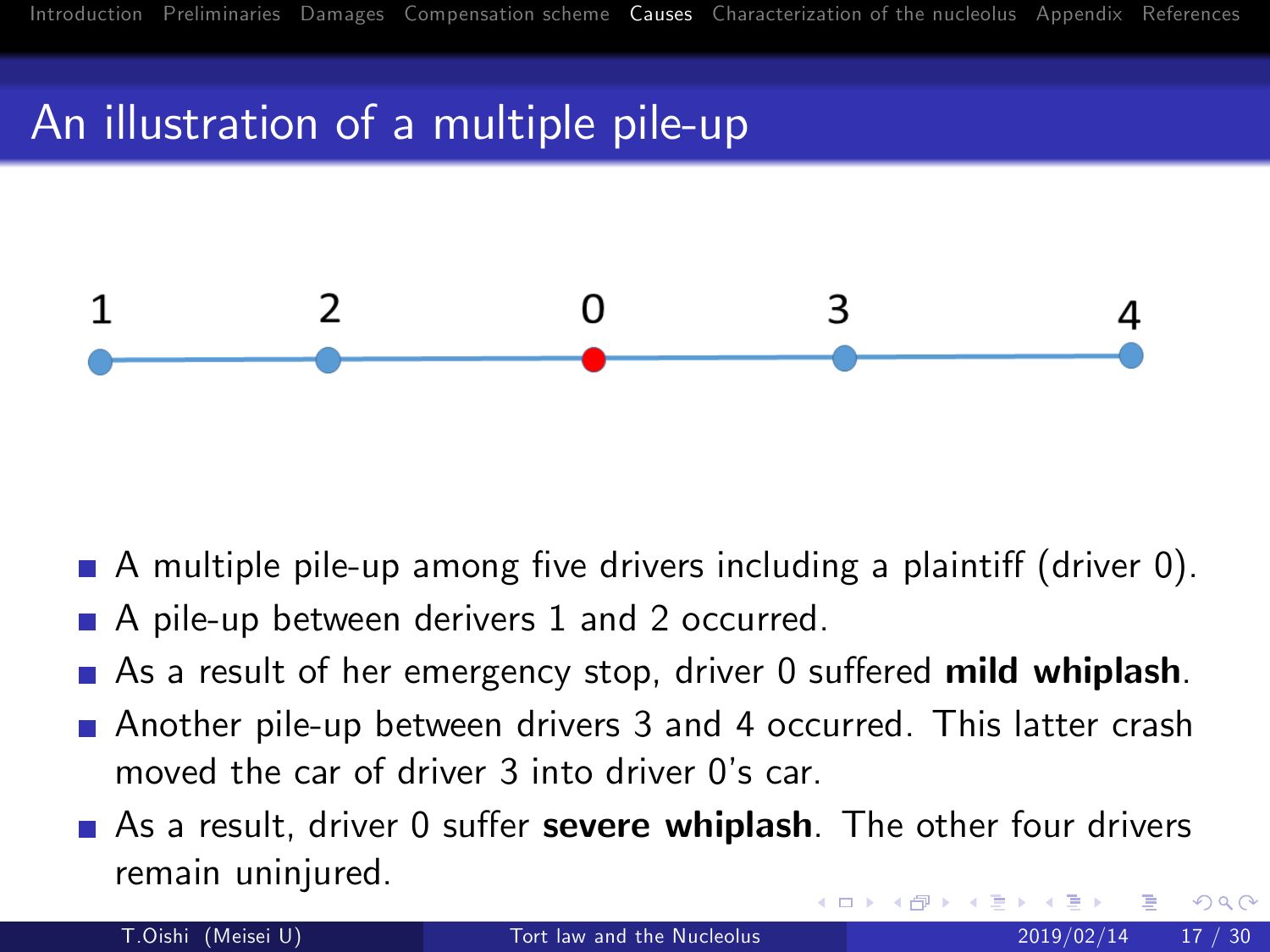## Legal notion of causes

**Proximate cause is a cause that directly produces an event and** without which the event would not have occurred.

- Proximate cause of 3's additional damage consists of drivers 1 and 2.
- Because courts often recognize a requirement of proving proximate cause by a plaintiff, as stated in the syllabus of the Kansas Supreme Court for the case of Hale v. Brown.
- Concurrent negligence is negligence of two or more injuring parties acting independently but causing the same damage.
	- 3 and 4 do not know each other, and causes of their wrongful acts are independent.
- <span id="page-17-0"></span>**Joint negligence is negligence of two or more injuring parties acting** together to cause an accident.
	- **3** and 4 are friends. Before the multiple pile-up, they enjoyed beer at a pub. Their drinking affects their wrongful [ac](#page-16-0)t[s](#page-18-0) [cr](#page-16-0)[uc](#page-17-0)[ia](#page-18-0)[ll](#page-15-0)[y](#page-16-0)[.](#page-21-0)  $\Omega$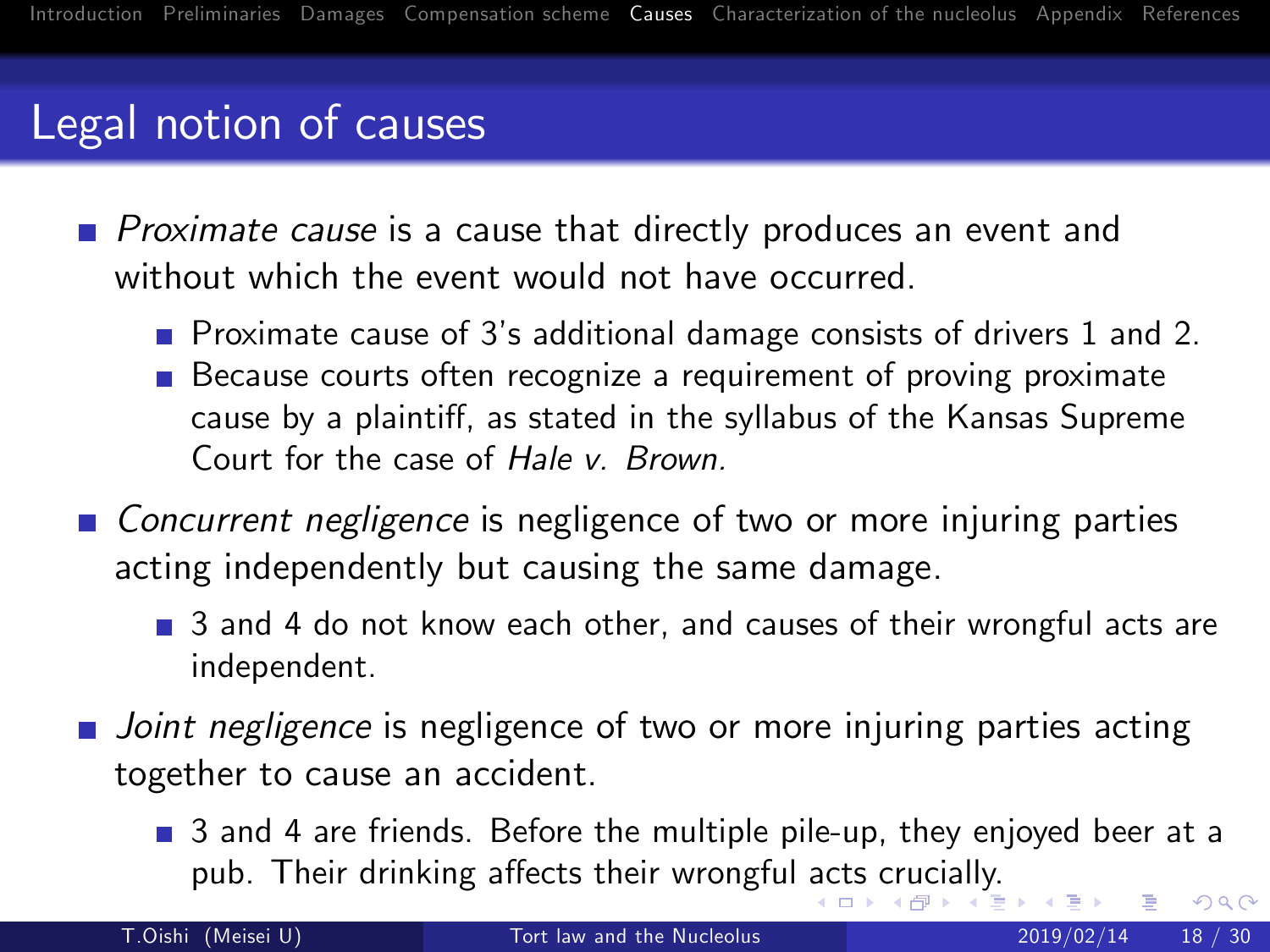## Legal notion of causes in the pile-up



- The proximate cause of  $e_3$  (i.e. the additional damage by 3) :  $\{1,2\}$ Gause of "concurrent negligence" of  $e_3$ : {{3}{4}}
- Gause of "joint negligence" of  $e_3$ :  $\{3, 4\}$

T.Oishi (Meisei U) [Tort law and the Nucleolus](#page-0-0) 2019/02/14 19 / 30

<span id="page-18-0"></span> $QQ$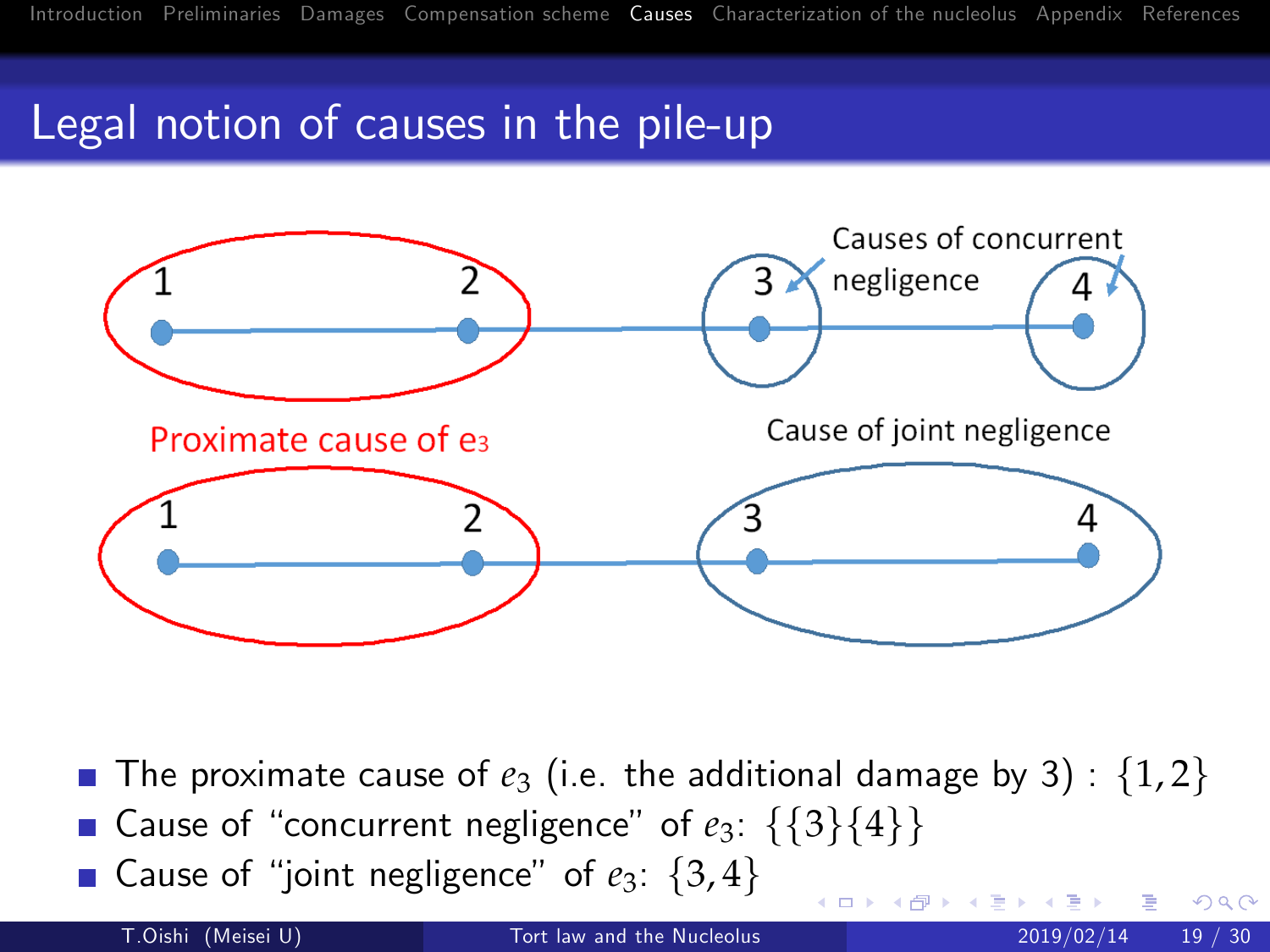### Per capita criterion

- We assume that the causal weights among the associated causes cannot be determined.
	- $\blacksquare$  In several cases in practice, transaction cost for determination of causal weights may be very high.
- We adopt a 'per-capita criterion'.
- **The criterion requires that the additional damage**  $e_i$  **should be divided** equally among the corresponding *proximate cause* and the corresponding causes of negligence.
- $\blacksquare$  The stylized fact
	- Courts in the USA applied the divided-damage rule for joint liability problems in Maritime Law
	- Courts in Japan also employed the notion of per-capita criterion before the 1990's.

 $QQ$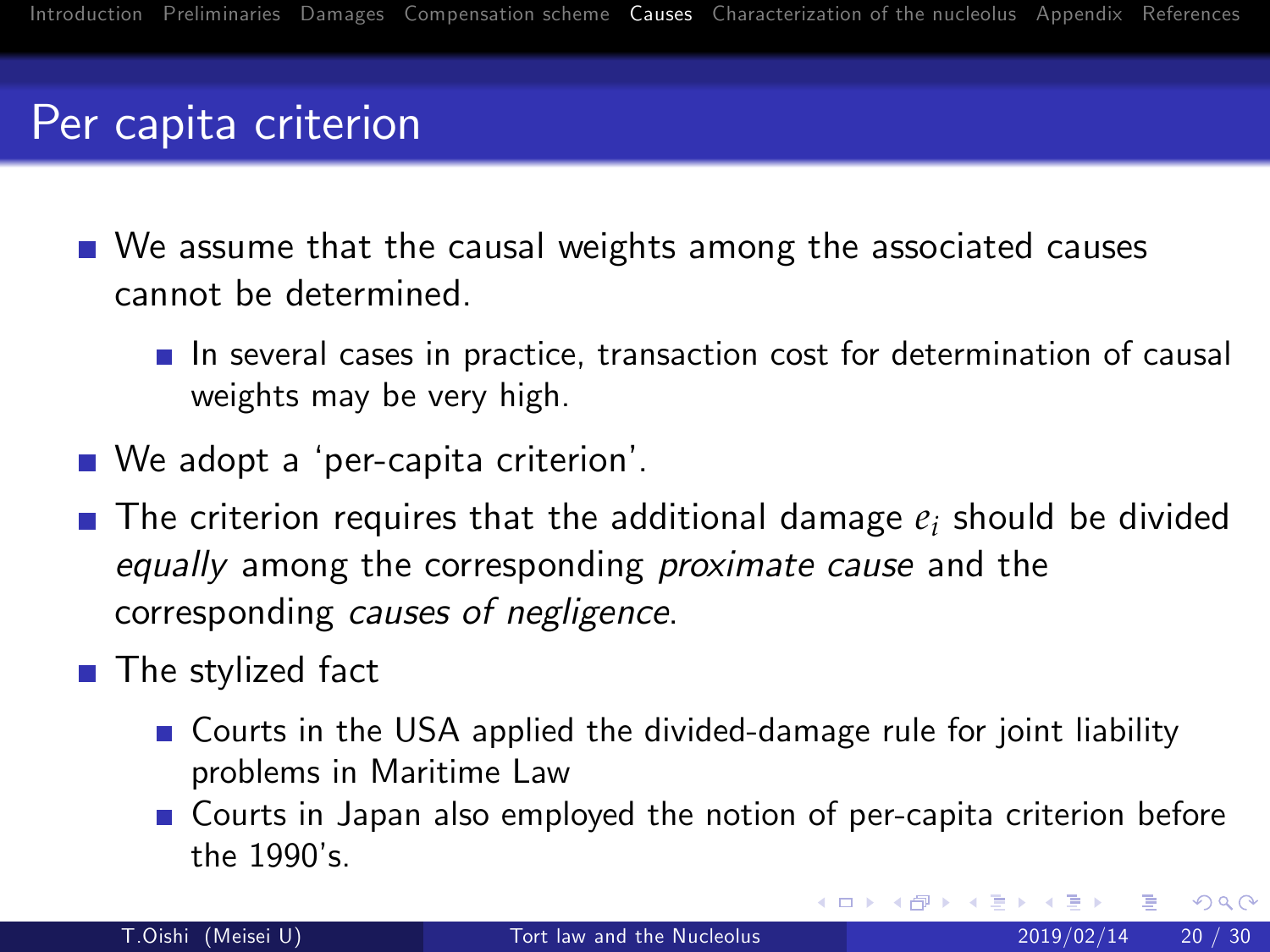## Legal motivation of upper/lower bounds

- Every injuring party should pay at least his potential damage (Peaslee 1934).
	- Utilizing potential damage may make no sense in practice.
- Instead, we consider that every injuring party should pay at least the smallest per-capita contribution associated with additional damage.
- Every injuring party should pay at most his additional damage (Restatement of Torts, Third).
- Instead, we consider that every injuring party should pay at most the largest per-capita contribution associated with additional damage.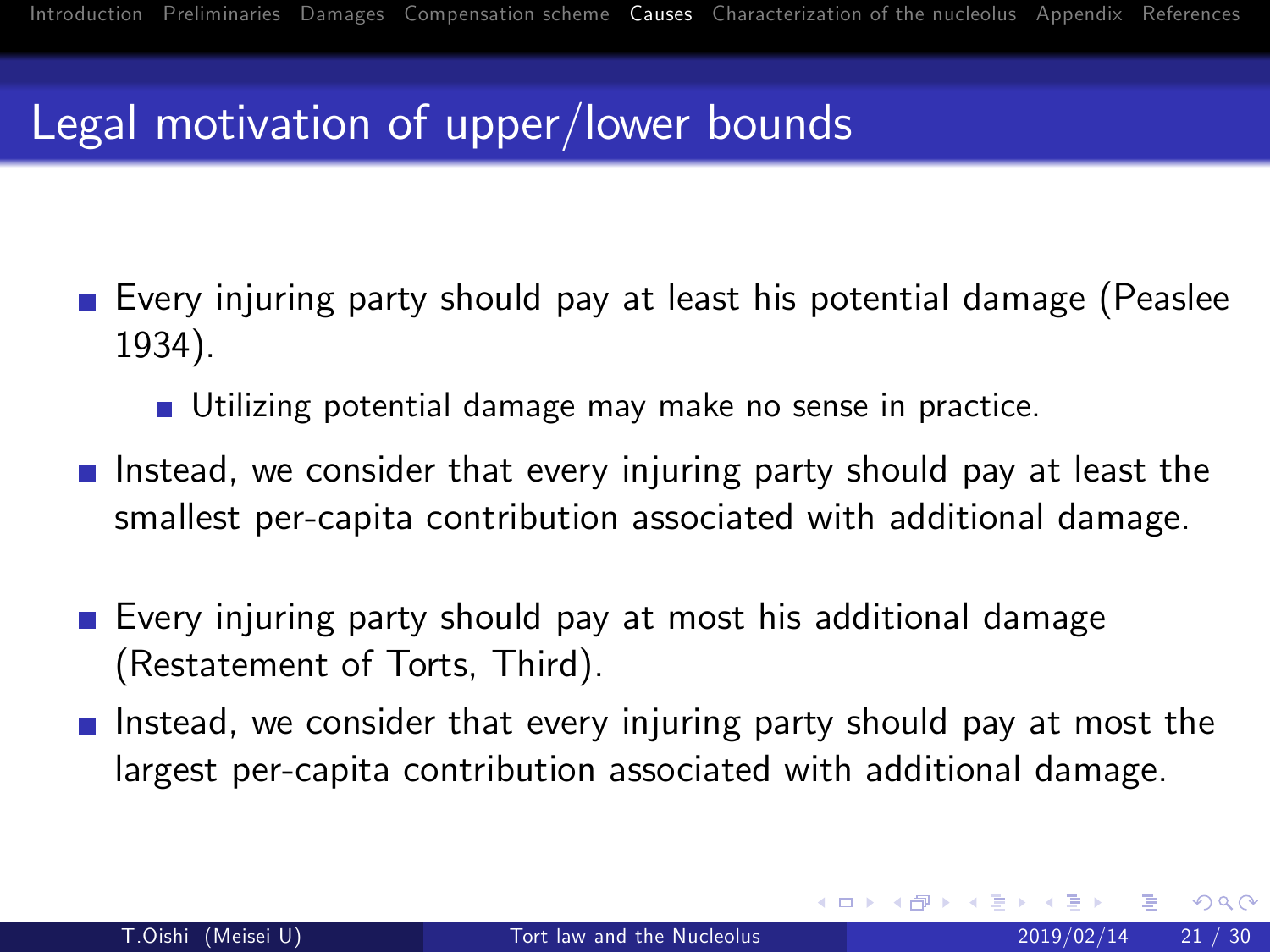## Case system: An illustration



- Case system (A legal system in the UK and USA)
- Given φ, imagine 3 and 4 pay their payments and leave.
	- Either drivers 1, 2, and 3 or drivers 1, 2 and 4 have no causal relation associated with the matter of changing driver 0's mild whiplash into a severe one.
- <span id="page-21-0"></span>The compensation of drivers who make the proximate cause should be invariant.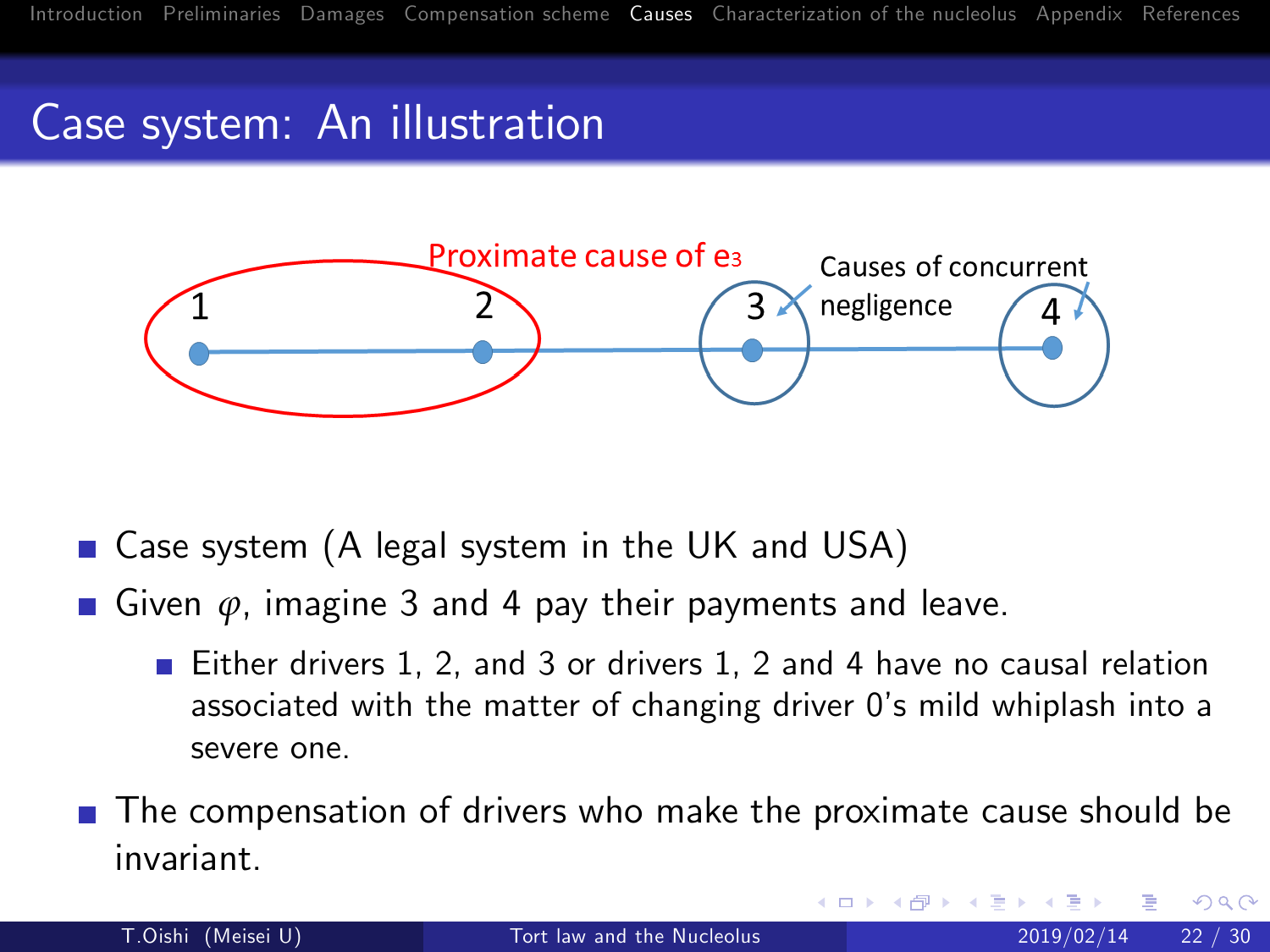# Axiomatization of the nucleolus compensation scheme

#### Theorem

A compensation scheme *ϕ* on the class *L* of liability problems satisfies uniform lower bound, individual upper bounds, and causal consistency if and only if

<span id="page-22-0"></span>
$$
\varphi(N,T,d)=Nuc(N,T,d).
$$

Each axiom is derived from legal observations on tort law

- **Dimilioral Interval Depter-Ly** Equilibrary Per-capita criterion / concurrent negligence
- **Individual upper bounds**  $\leftarrow$  Keys: per-capita criterion / joint negligence
- **Causal consistency**  $\leftarrow$  Key: Case system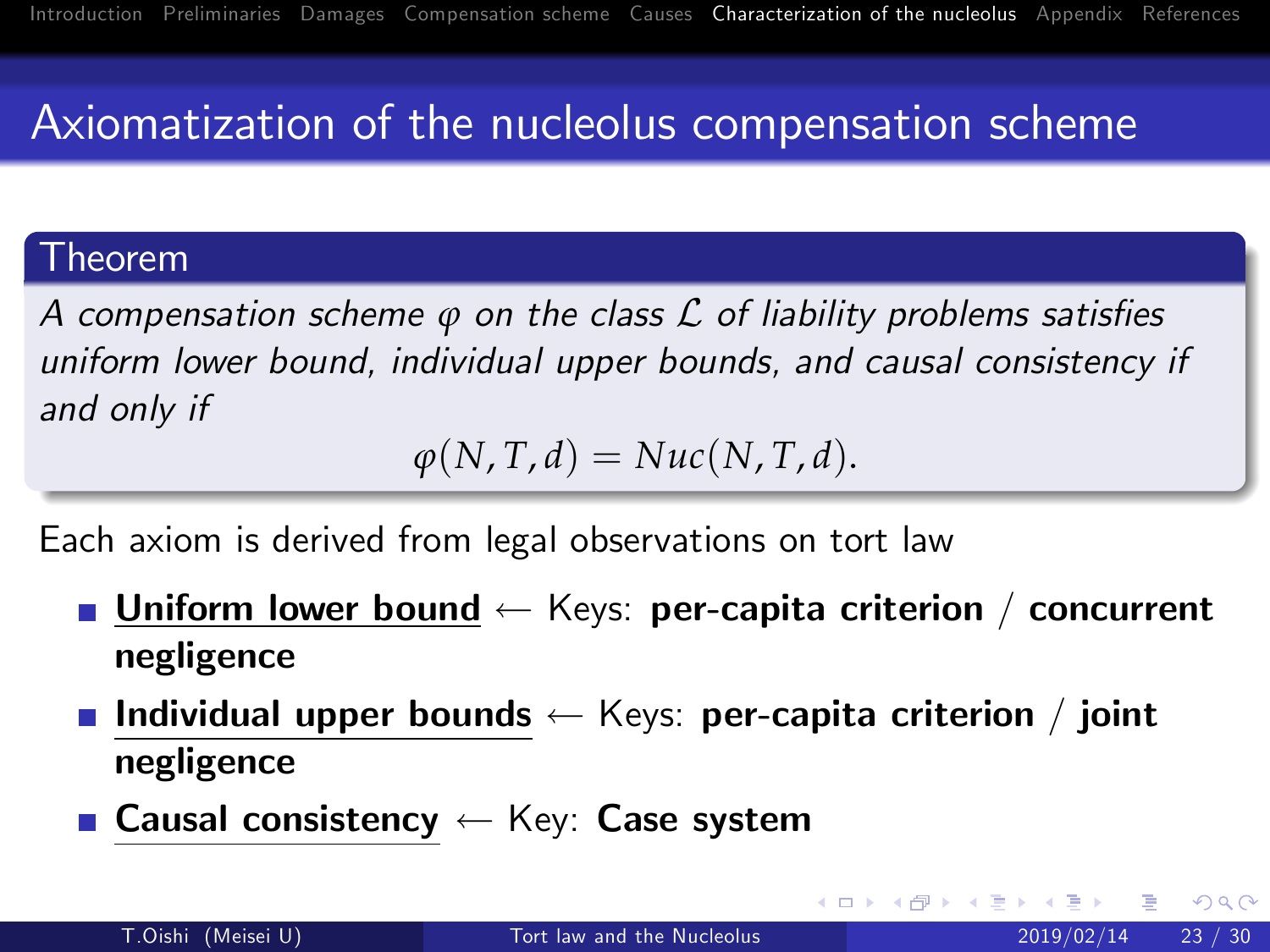## Uniform lower bound: an illustration

$$
\forall i \in N, \varphi_i(N, T, d) \ge \min \left\{ \frac{e_4}{|\{1, 2\}, \{4\}|}, \frac{e_3}{|\{1\}, \{3\}|}, \frac{e_2}{|\{1\}, \{2\}, \{4\}|}, \frac{e_1}{4} \right\},\
$$
  
where the denominator for  $e_i$  is given by the number of its proximate cause

where the denominator for *e<sup>i</sup>* is given by the number of its proximate cause and its causes of purely concurrent negligence.

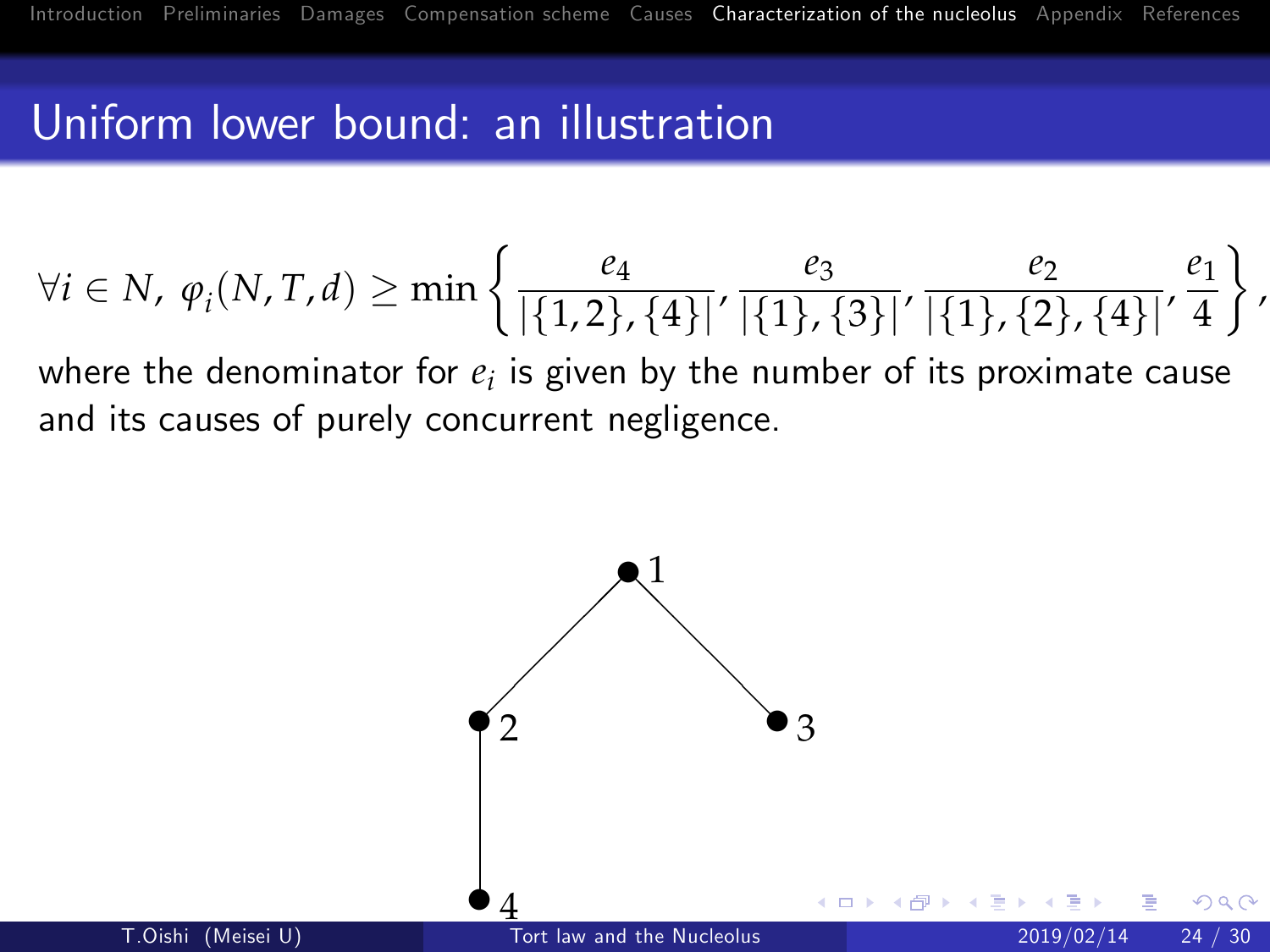### Individual upper bounds: an illustration

$$
\varphi_4 \leq \frac{e_4}{|\{1,2\},\{4\}|}, \quad \varphi_3 \leq \frac{e_3}{|\{1\},\{3\}|}, \quad \varphi_2 \leq \frac{e_2}{|\{1\},\{2,4\}|}, \quad \varphi_1 \leq e_1,
$$

where the denominator for  $e_i$  is given by the number of its proximate cause and its cause of purely joint negligence.

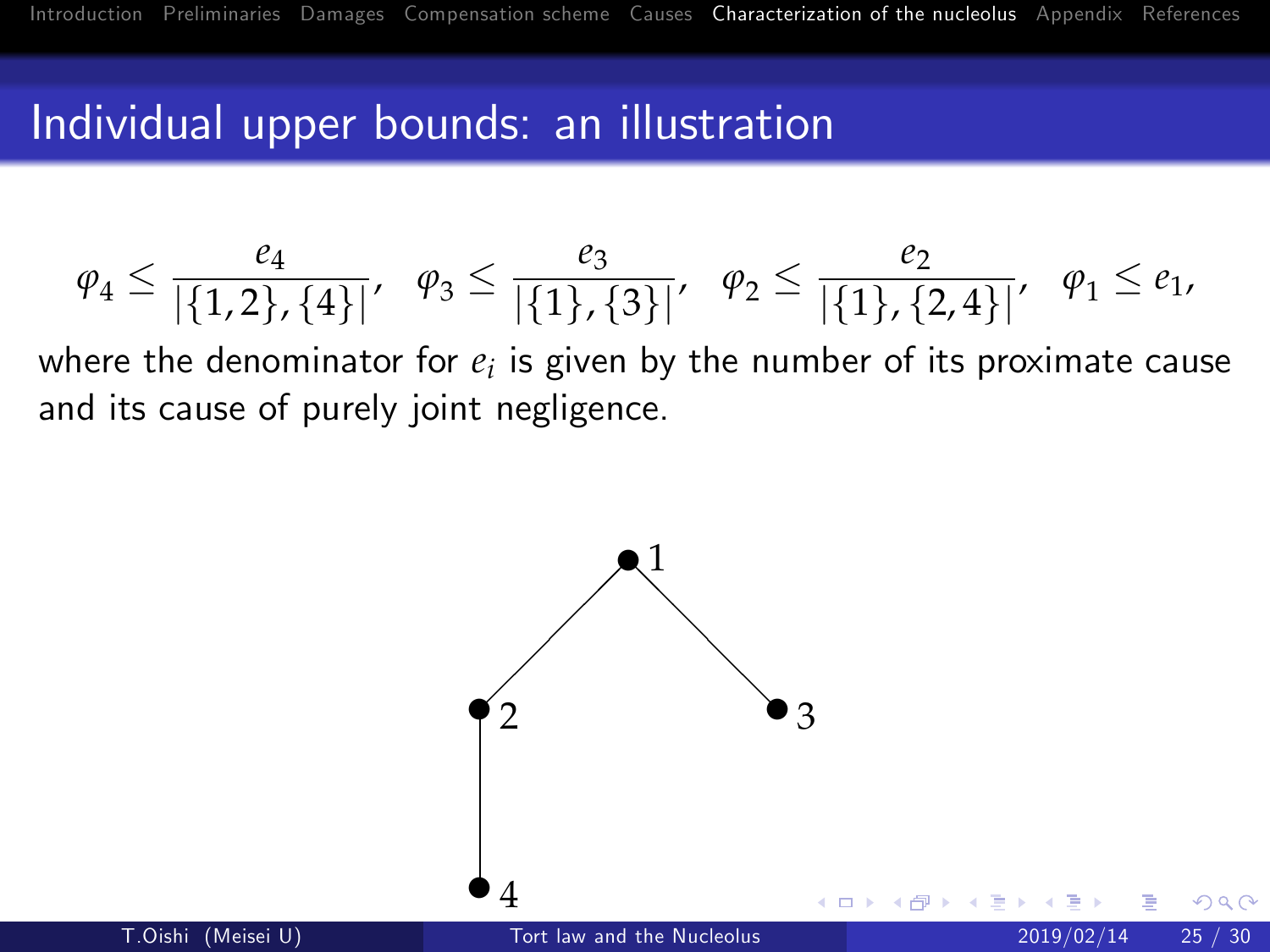## **Consistency**

**Causal consistency** requires that the outcome of agents who make proximate cause should be invariant under the removal of causes of concurrent/joint negligence of any additional damage.

- Causal consistency is equivalent to leaf consistency.
- For simplicity, my talk will deal with leaf consistency.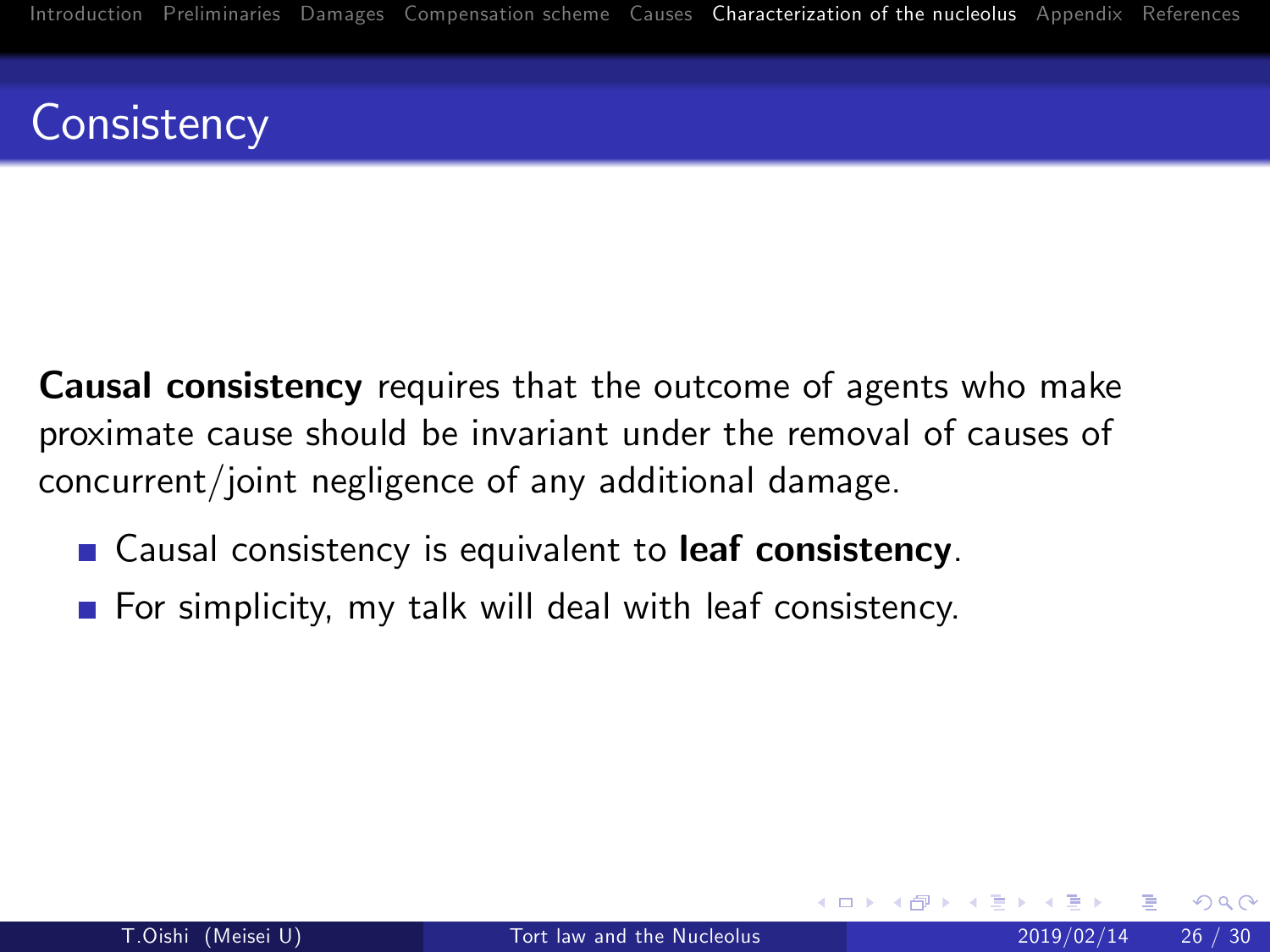#### Leaf consistency: the case of leaf 4: an illustration

Let  $d'_1 = d_1$ ,  $d'_2 = d_2 + d_4 - \varphi_4$  (by last clear chance) and  $d'_3 = d_3$ . Let  $N' = \{1, 2, 3\}$ , and  $T(N') = \{(12), (13)\}.$ 

$$
\forall i \in N', \; \varphi_i(N', T(N'), d') = \varphi_i(N, T, d).
$$

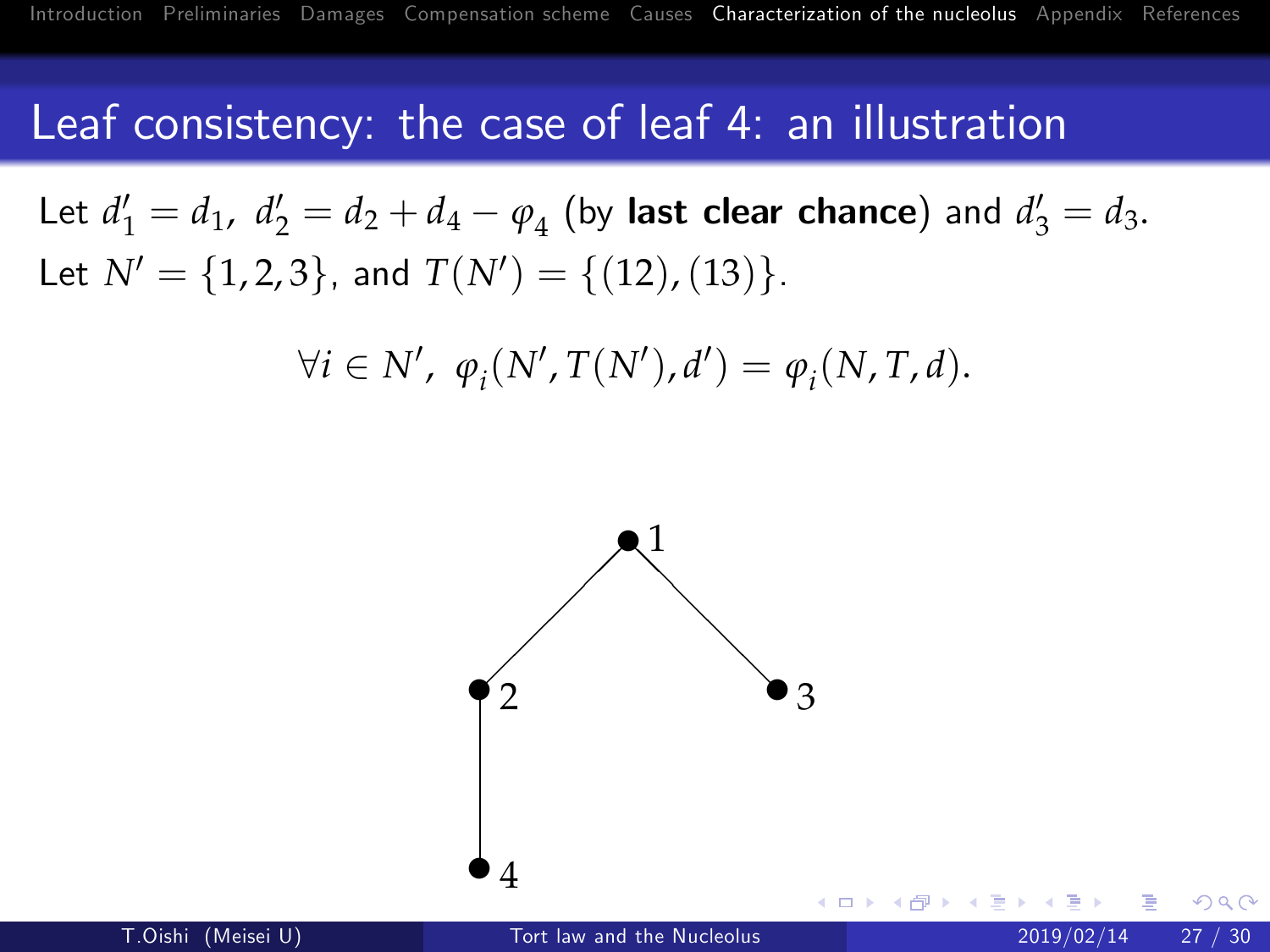# Appendix: Nucleolus vs Shapley value

On the domain of liability games, we can compare the Shapley value (Katsev 2009) and the nucleolus by their set of axioms.

| Properties                       | Nu    |  |
|----------------------------------|-------|--|
| <b>Uniform Lower Bound</b>       |       |  |
| <b>Individual Upper Bound</b>    |       |  |
| Leaf (Causal) Consistency        | $+^*$ |  |
| Weak veto property               |       |  |
| Top monotonicity                 |       |  |
| Independence of non-subordinates |       |  |

<span id="page-27-0"></span> $+$ \*: used as an axiom  $+$ : satisfied  $-$ : not satisfied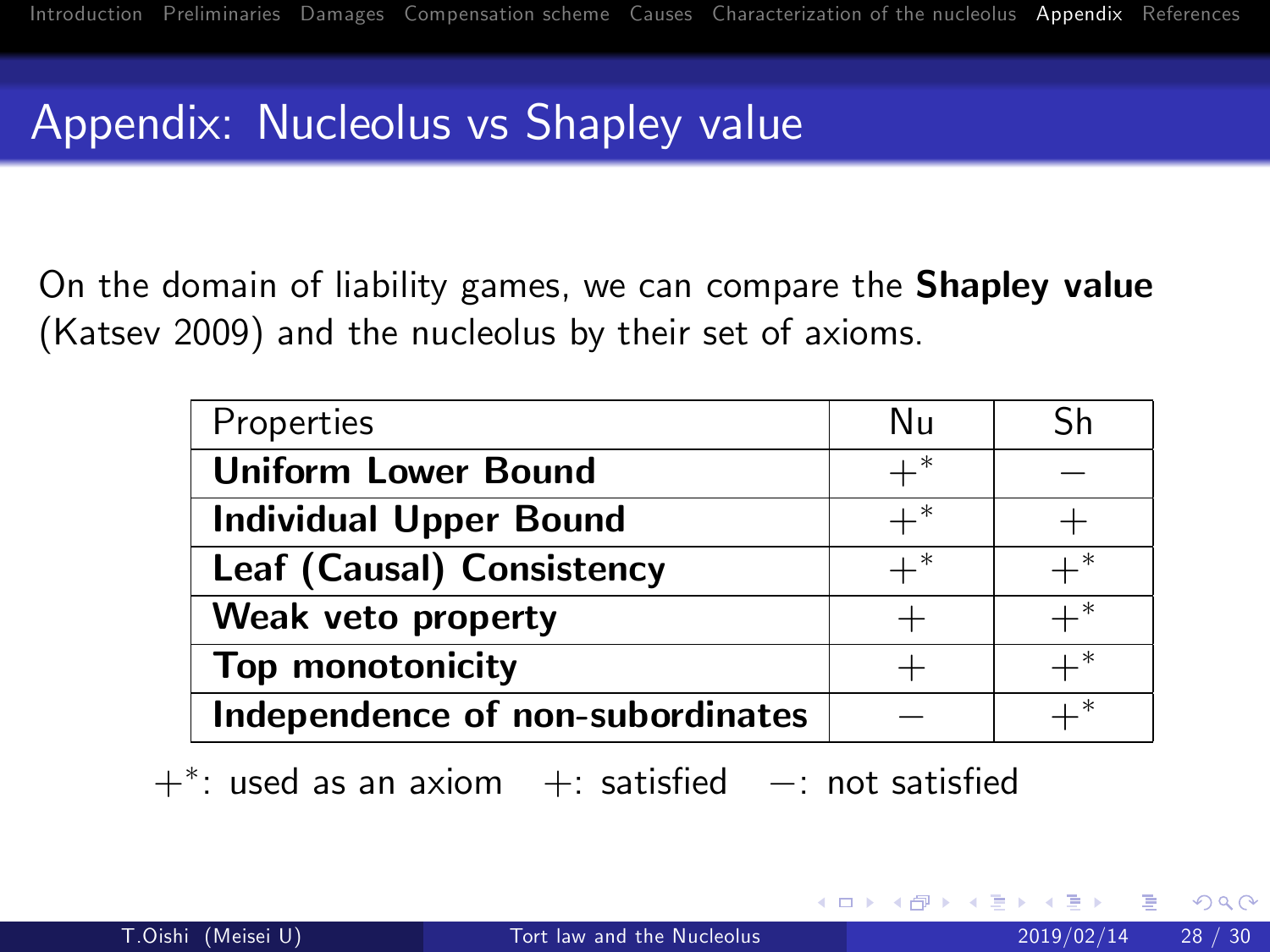### References

[1] American Law Institute. Restatement of the Law (Second), Torts, St. Paul, MN: American Law Institute, 1965.

[2] American Law Institute. Restatement of the Law (Third), Torts, St. Paul, MN: American Law Institute, 2000.

[3] Aumann, R.J., M. Maschler. "Game theoretic analysis of a bankruptcy problem from the Talmud. " Journal of Economic Theory 36, 195-213, 19 [4] Boston, G. W. "Apportionment of harm in tort law: a proposed restatement." University of Dayton Law Review 21, 267-378. 1995-1996.

[6] Dehez, P, S. Ferey. "How to share joint liability: a cooperative game approach.î Mathematical Social Sciences 66, 44-50, 2013.

[7] Ferey, S., P. Dehez. "Multiple causation, apportionment and the Shapley value." Journal of Legal Studies 45, 143-171, 2016.

[8] Landes, W.M, R.A. Posner. "Joint and multiple tortfeasors: an economic analysisî. Journal of Legal Studies 9, 517-555, 1980.

<span id="page-28-0"></span> $QQQ$ 

メロメ メ都 メメ きょくきょ